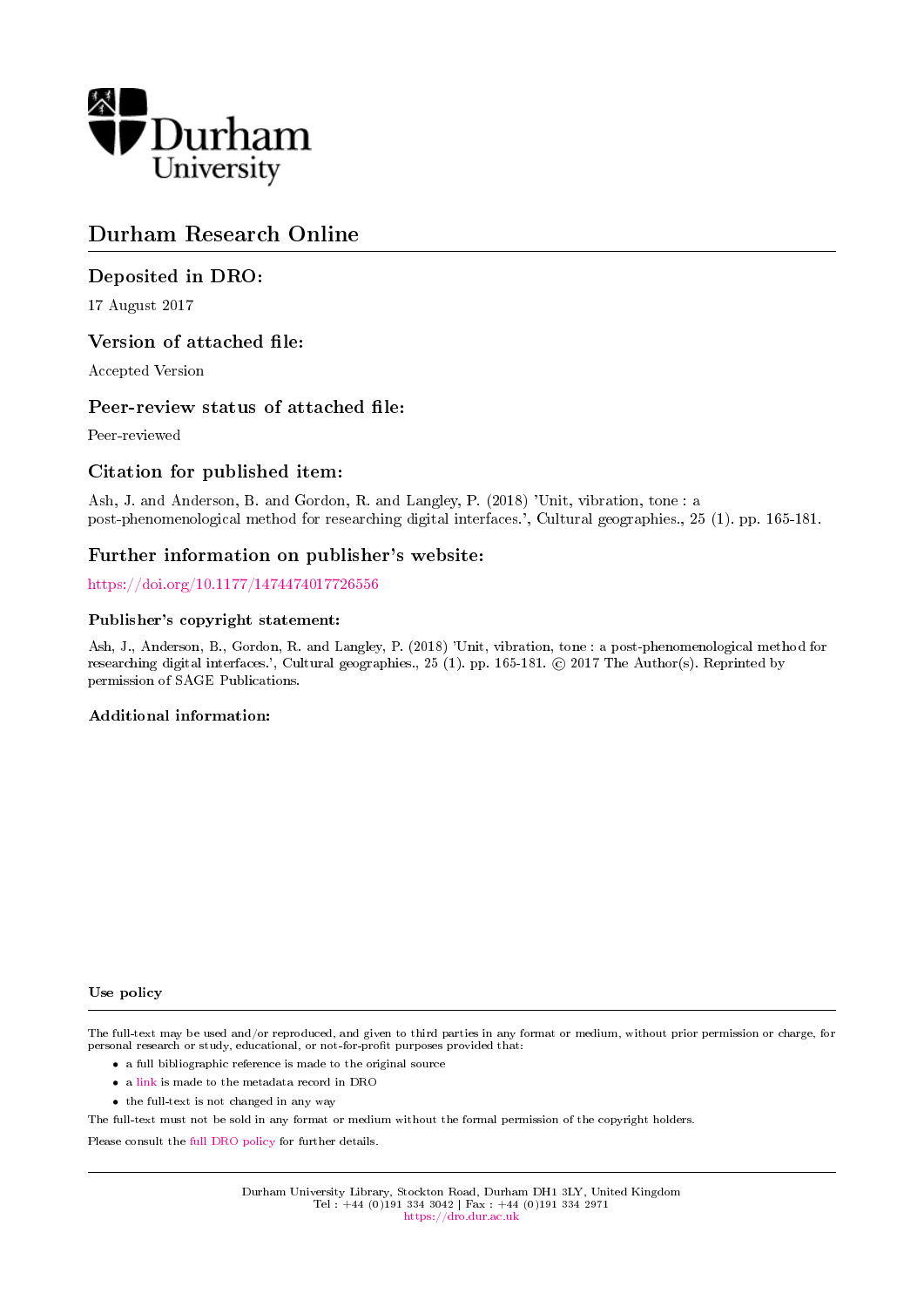Unit, Vibration, Tone: A Post-Phenomenological Method for Researching Digital Interfaces (Cultural Geographies)

Ash, J. Anderson, B. Gordon, R. Langley, P.

#### Abstract

Digital interfaces, in the form of websites, mobile apps and other platforms, now mediate user experiences with a variety of economic, cultural and political services and products. To study these digital mediations, researchers have to date followed a range of methodological strategies including the modification of pre-existing qualitative research methods, such as content analysis, discourse analysis and semiotics, among many others, and an experimentation with new methods designed to make visible the operation of data aggregation, analytics and algorithms that are hidden from users. Building upon, while distinct from these strategies, the article sets out a post-phenomenological approach to studying interfaces, websites and apps that explicitly interrogates how they appear as objects. In doing so, the article provides a response to a problem that animates contemporary cultural geography: that new cultural objects are emerging which place in question the habits and practices of analysis that composed the 'new' cultural geography. To do this, the paper develops the concepts of unit, vibration and tone to unpack interfaces as sets of entities that work together to shape the experiences and responses of users. As such, the article provides a methodological vocabulary for the analysis of how interfaces operate to modulate user response and action on a series of habitual and unreflected upon levels and thereby to create outcomes that suit their owners and operators.

#### Keywords

digital geographies, digital methods, interfaces, materiality, post-phenomenology

Corresponding author: James Ash, Newcastle University, Armstrong Building, Newcastle upon Tyne NE1 7RU, UK. Email: james.ash@ncl.ac.uk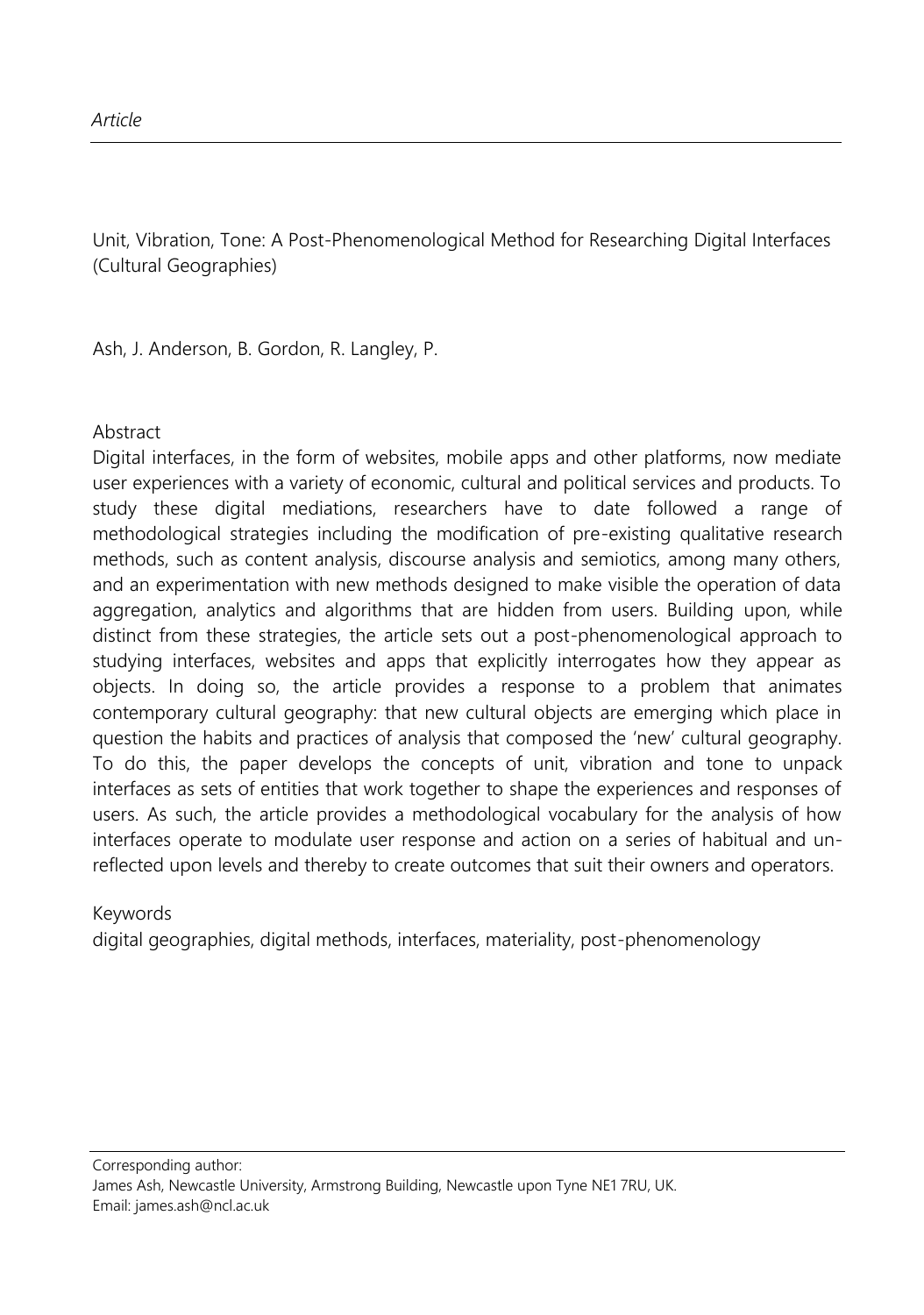# **Unit, Vibration, Tone: A Post-Phenomenological Method for Researching Digital Interfaces (Cultural Geographies)**

Over the past 5 years, cultural geographers and others have highlighted how contemporary life is now mediated through digital interfaces, websites and apps. Across multiple domains of life – including software interfaces used in worldwide financial trading, digital economy platforms, threat detection and anticipation interfaces used by government and emergency services, social media, gaming, place visualisation and locative media – digital technologies are central to the composition of a variety of activities.<sup>1</sup> In response, cultural geographers and others have explored how to research and analyse new digitally enabled and mediated systems of economic, cultural and political communication and practice. Approaches to these so-called 'digital methods<sup>'2</sup> have taken a number of forms. For instance, as Rose argues,<sup>3</sup> cultural geographers, sociologists and other social scientists have modified and applied existing types of quantitative and qualitative analysis to digital platforms. This has taken many guises, including the development of ethnographic approaches into netographies, discourse analysis into digital discourse analysis, quantitative content analysis into interactive visualisation and so on.<sup>4</sup>

Alongside these modifications, Rose has also pointed to the rise of new forms of digital method that work to take into account the particularity and idiosyncrasies of digital systems, their inherently responsive nature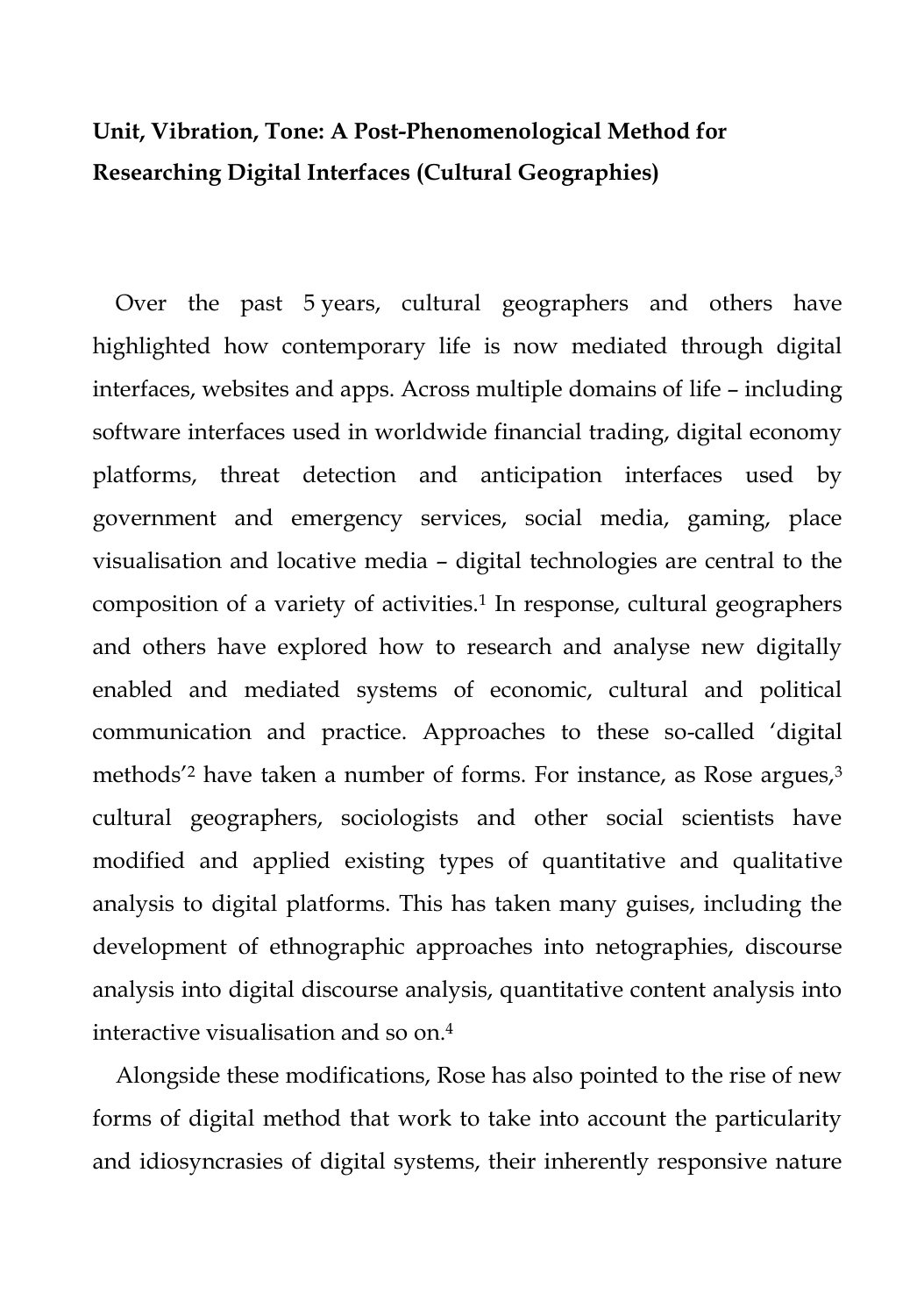and the rise of big data algorithms that create and order content.<sup>5</sup> As Rose notes, 'if digital technologies and social and cultural identities and relations are co-produced, it is necessary to look not only at what people do with technologies, but also at what the technologies themselves are doing'.<sup>6</sup> To achieve this, academics have developed a series of methodological tools. For example, Marres and Gerlitz develop the notion of an 'associational profile' in order to trace how climate change is discussed on Twitter,<sup>7</sup> and Gerlitz and Helmond use purpose-built tracker tools to understand how the Facebook Like button serves to connect users on multiple websites.<sup>8</sup> In doing so, these kinds of analyses often attempt to reveal that which is hidden from users or, in the words of Deville and Velden, the problem the methods respond to is 'how to make that, which is rendered invisible, visible'.<sup>9</sup> What is considered to be invisible and require exposure are the logics and techniques used by companies like Facebook or Twitter to aggregate data, the kinds of data they specifically aggregate and analyse, and how this data is passed onto and shared with governmental agencies and the private sector.<sup>10</sup>

While diverse, what is clear from examining these forms of digital method is that, as Bates et al. argue, different theorisations of digitality result in the invention and adoption of different methods.<sup>11</sup> Vice versa, these methods also work to produce different understandings of digitality. For instance, from a digital discourse analysis perspective, websites and social media platforms are primarily sites for the production and circulation of meaning. In turn, digitality becomes theorised primarily as a means of discursive communication. Or, in the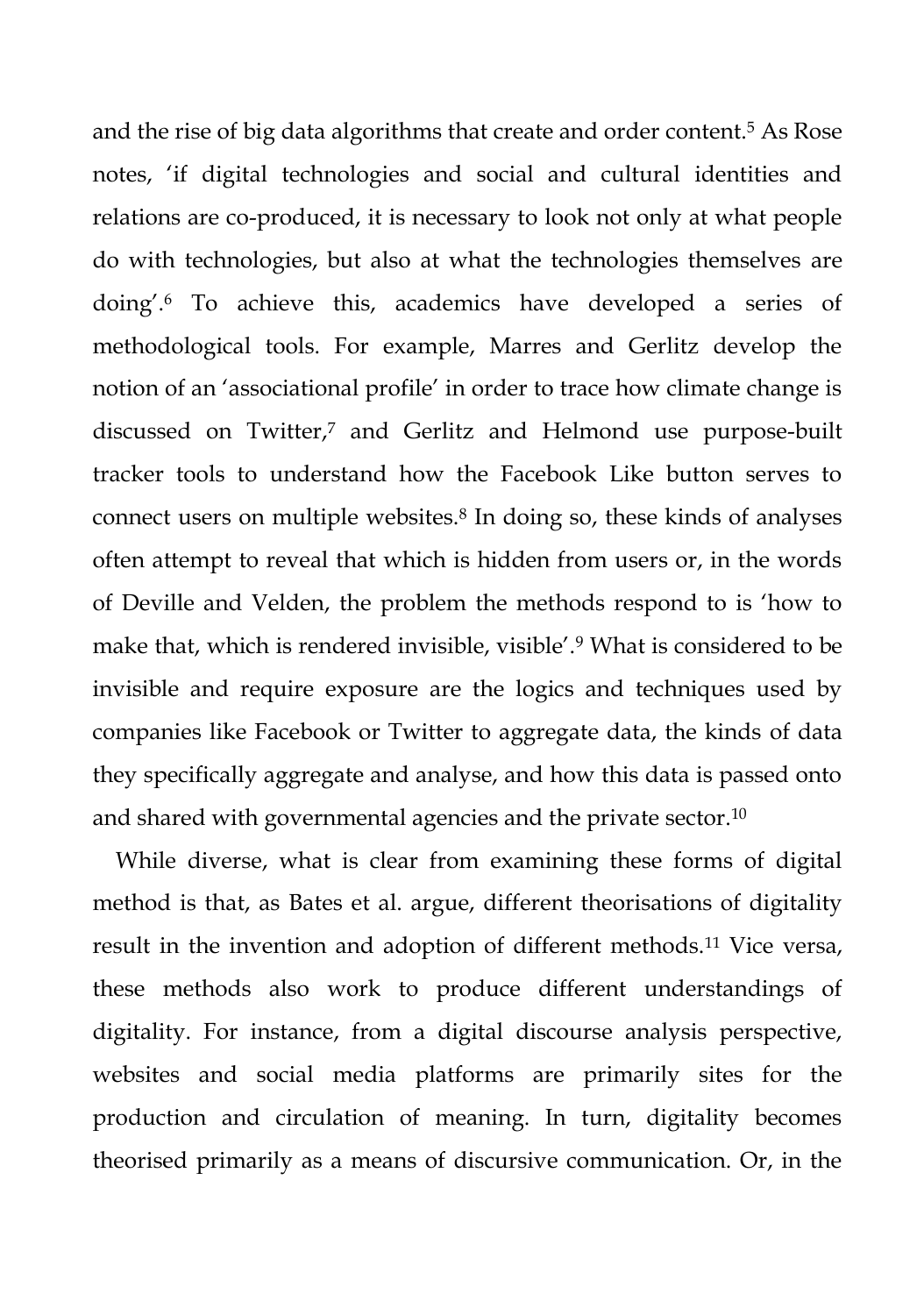work of Marres and Gerlitz, in studying Twitter as a set of associations, digitality comes to be theorised as a network of associations.

Despite the differences in the focus of these approaches, whether they theorise and study digital platforms as sites of discursive production, algorithmic governance or surveillance, these processes are often placed in contrast to the surface appearance of interfaces, which are mainly considered to be significant only as a means of obscuring and glossing over these regimes of discursive production, aggregation, analysis and so on.<sup>12</sup> To be clear, by surface appearance of the interface, we are not referring to interfaces as screened images alone. Rather we refer to appearance in a more general sense as that which makes itself manifest in a situation. Interfaces appear as and through physical buttons, sound effects, icons, voice activation and haptic vibrations as well as icons or images on a screen.

Rather than focusing exclusively on how interfaces naturalise the production of social and political discourse, or treating the surface of interfaces as no more than the outcome of the 'hidden generative mechanisms'<sup>13</sup> of code and software, we argue that it is through interfaces that digitally mediated and organised life is constituted. For it is through interfaces that people encounter digital content. And interfaces are actively designed to modulate user action with the aim, hope and promise of producing desirable outcomes for those that own and operate interfaces. Most of these design elements do not operate exclusively on a linguistic-representational register but involve other modulations and modifications, such as the placement of buttons and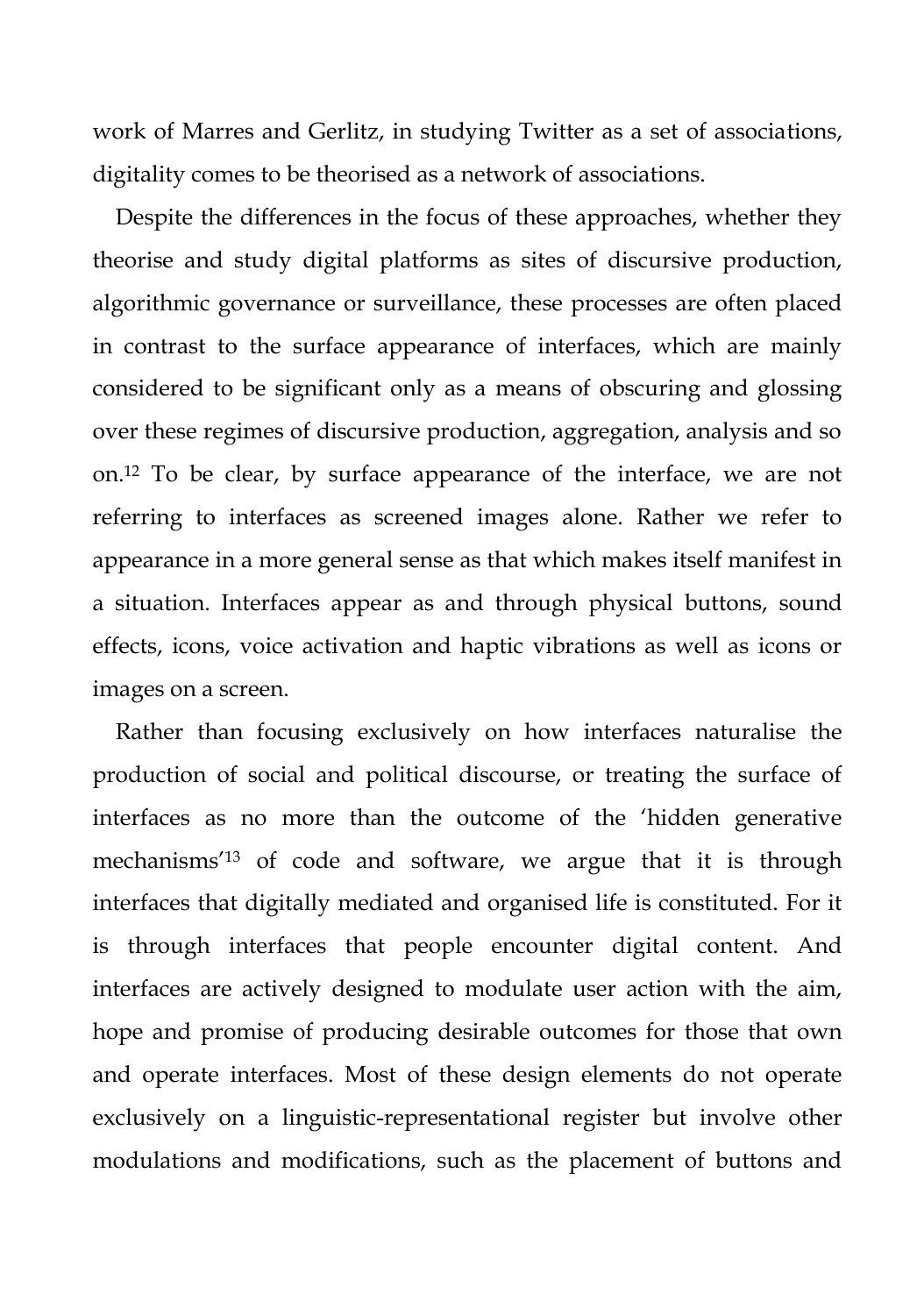menus, the layout of checkout pages, the colour of backgrounds and the design of sound effects and haptic feedback. Through organising these elements, designers seek to direct how users respond to, interact with and experience these services on a series of affective and emotional registers.<sup>14</sup> For instance, much of the interface-orientated design literature discusses techniques and mechanisms of design that create hooks, which enable 'behaviours done with little or no conscious thought<sup>'15</sup> in order to create 'loyal' and 'high-value' customers. These techniques are not based upon the assumption that users can be simply manipulated into doing what the designers and owners of these interfaces want with complete certainty. Instead, designers work to modulate the action of users. Where manipulation assumes that an interface designer can exert direct control over a user's actions, modulation recognises that a designer can only set the limits of interaction in order to give the user some degree of choice within a set of prescribed limits in an attempt to increase the chance that they will take the course of action the interface or interface designer intends.<sup>16</sup>

A number of researchers are beginning to argue that responding to these design practices requires the development of new methods. For instance, Light et al. utilise a walk-through method to understand how smartphone apps are experienced in practice in order to 'reveal intricate details about the artefact in question' and seek to 'make explicit the otherwise implicit and (by design) apparently seamless process of engag[ement]'.<sup>17</sup> In a similar manner, Jewitt proposes a multi-modal account for thinking through how interfaces are used by developing a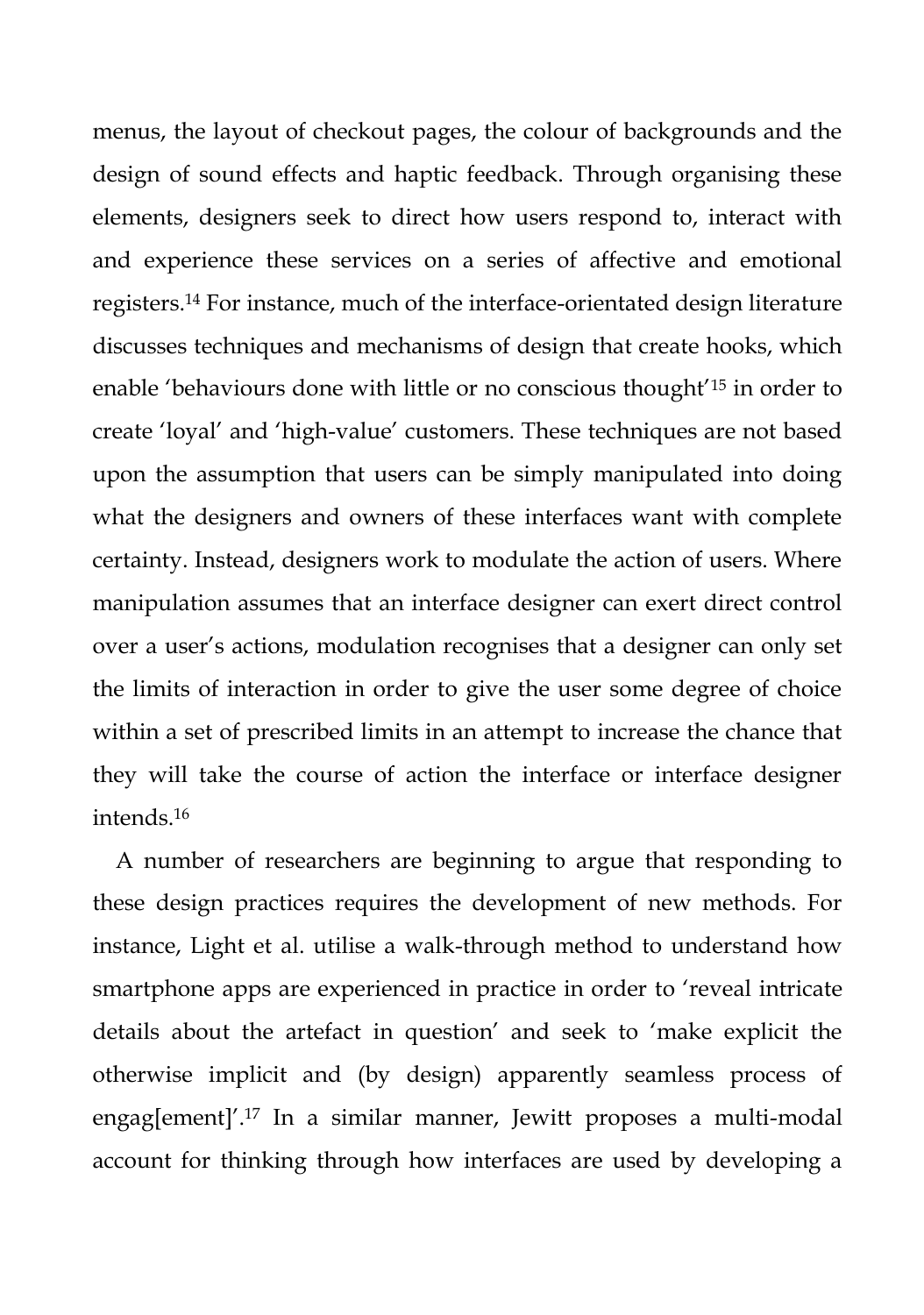'fine-grained analysis of artefacts and interactions . . . with a view to the underlying choices available to communicators, the meaning potentials of resources and the purposes for which they are chosen'.<sup>18</sup>

Building on this work, the article offers a conceptual vocabulary and a methodological procedure in order to understand how interfaces modulate user action. At the heart of our vocabulary is a treatment of interfaces as compositions of objects, which we term units, whose appearances can never be simply reduced to their visual design or form on a screen. From this perspective, interfaces are not single self-enclosed objects but relational systems composed of multiple parts, each of which communicate with one another and the user to create a range of affective, habitual and often un-reflected upon responses. As we explain across the following sections, each unit of an interface vibrates at a different amplitude, frequency and rhythmic articulation and resonates to emit a tone. Developing a language of unit, vibration and tone offers a method for analysing how interfaces attempt to modulate users' experiences, allowing us to focus on how interfaces shape, guide or otherwise affect action.

This method develops the insights of, while also being distinct from, pre-existing digital, visual and interface methods in a number of ways. First, the vocabulary developed here allows us to talk about different types of content, such as images, sounds and rumbles from vibration motors etc., using a shared language that is common to all parts of the interface. This is beneficial as it allows us to closely trace where and how modulation occurs, without the difficulty of incorporating separate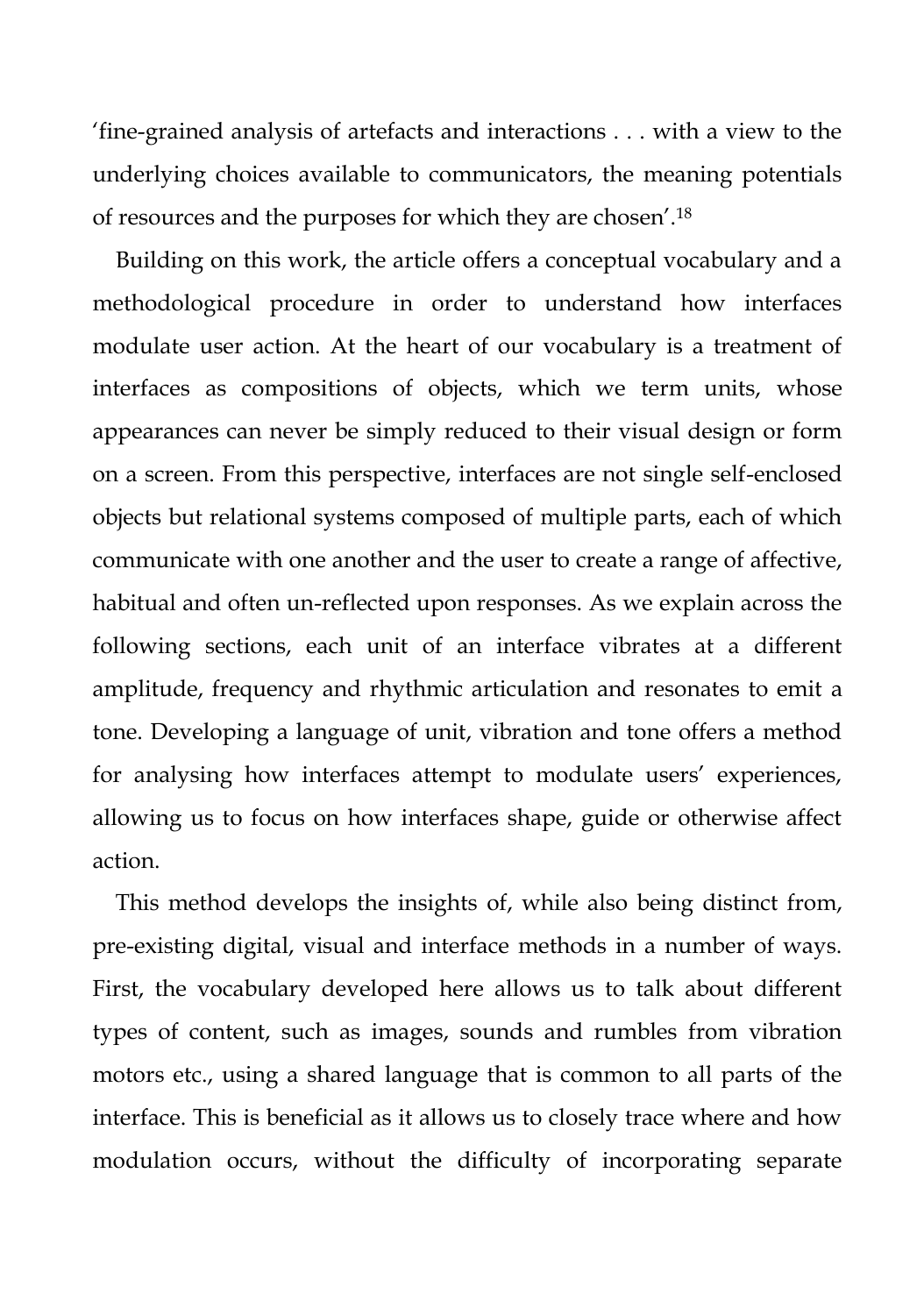methodological approaches for sound, images and so on into one hybrid method.

The implications of this first distinction lead to the second key difference; a post-phenomenological approach allows us to think about the way interfaces are structured to modulate action, without reducing this modulation to an effect of how the user perceives or attaches meaning to that interface. While theoretical approaches to digital interfaces regularly point to the way they modulate human action across a series of affective and emotional registers, interface methods tend to return to a model of human meaning making to explain the effect of this modulation.<sup>19</sup> For instance, as Jewitt puts it, digital multi-modal methods focus on 'the different ways in which people make meaning and how those meanings are interrelated',<sup>20</sup> and Light et al.'s walk-through method suggests that digital interfaces primarily work to 'transform meaning through the interaction they invoke'.<sup>21</sup> A postphenomenological method is at least partially distinct from these positions in that it offers a way of empirically examining and explaining how modulation occurs without assuming a model of human meaning making is necessary to cover the explanatory gap between action and response. As we shall see, a post-phenomenological approach allows us to examine how action is linked to sensation rather than meaning alone and demonstrates how sense is distributed among a variety of units in the interface, rather than located in a discrete human subject.

The article pushes forward debates in digital and cultural geographies, then, by asking geographers not to reify or abstract particular aspects of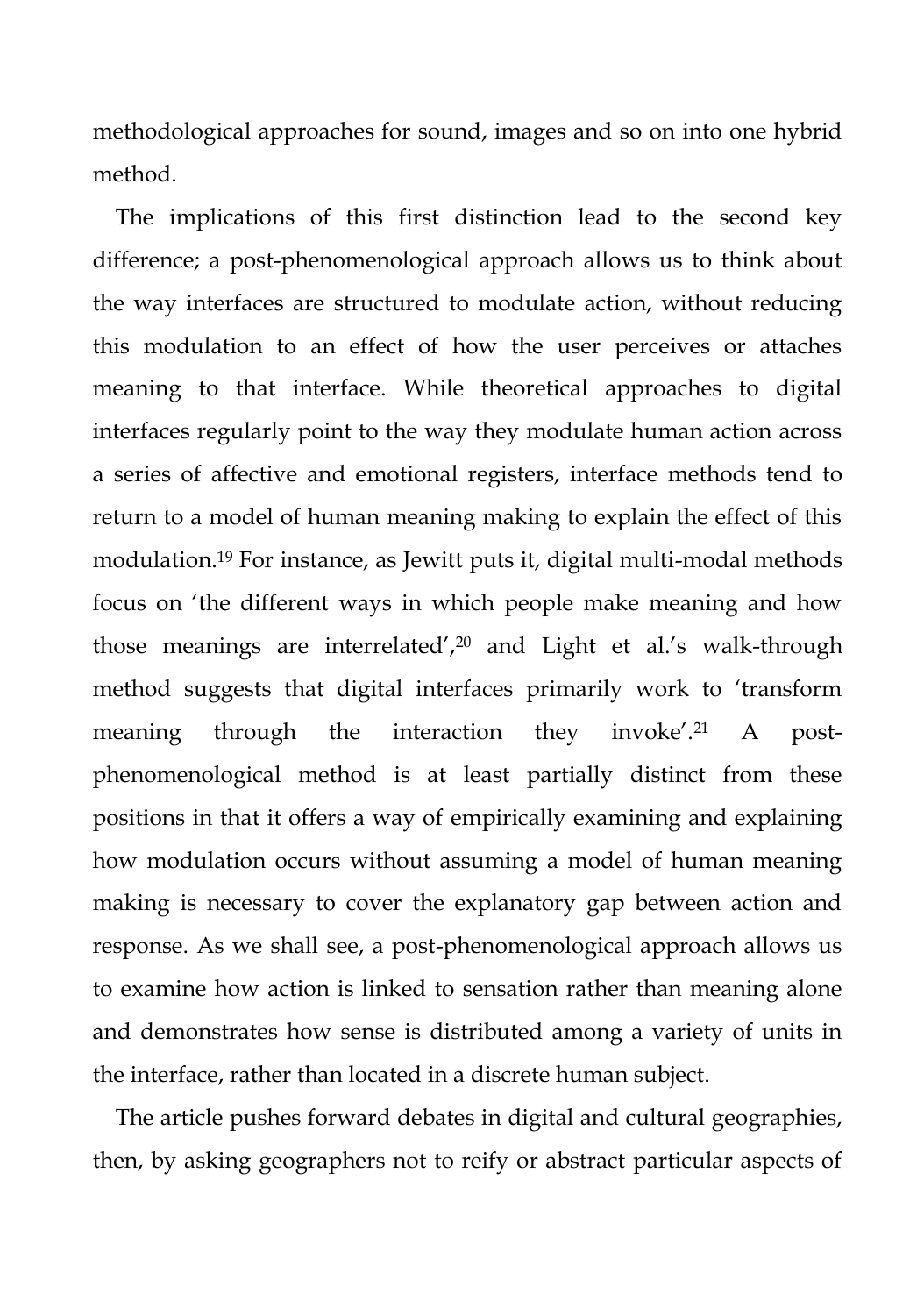digital devices, by focusing, for instance, on algorithms, code or data as the most important or primary site of analysis. For instance, rather than constructing 'data journeys' to understand 'the movement of data between different sites' 'through Euclidian space',<sup>22</sup> the article focuses on what appears in a given interface at a given time. In other words, a postphenomenological approach asks that each part of an interface, including algorithms and data, be considered as units that work and are experienced in varying combinations, rather than standing alone. From this position, the individual importance of a piece of data, an algorithm or an image can only be attributed and understood in relation to the operation of a particular interface.

At the same time, the article supplements existing ways of researching digital life by providing a method for empirically investigating digital devices using a distributed model of human subjectivity, in which the body or subject is not the primary source or location of experience. While digital methods are productive in creating new theories of digitality, they have been less capable of thinking through and responding to posthumanist and post-phenomenological accounts of human experience in relation to digital devices. Developing a post-phenomenological vocabulary for studying digital interfaces is, therefore, one attempt to close the gap between theory and method in relation to both the conceptualisation of digital interfaces and phenomenological geography more broadly.

To examine the appearance of various parts of interfaces in a way that allows us to analyse how they modulate action, the article focuses on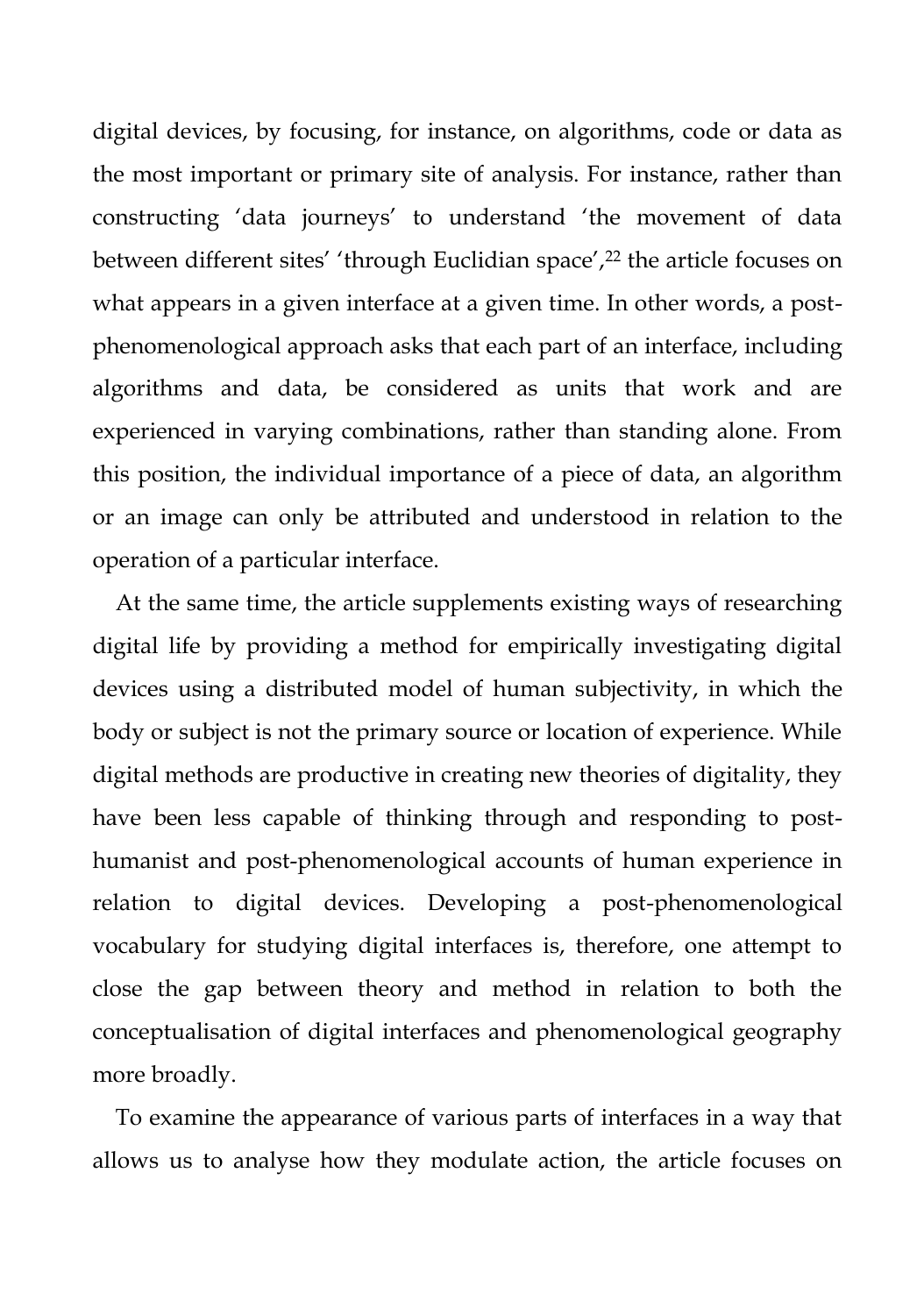three examples: the iTunes digital store (Apple's digital media storefront interface), the Wonga.com website (a high-cost short-term credit website) and the Facebook iOS App (a social media app developed for Apple iDevices). These examples are chosen to demonstrate how the methodological vocabulary we develop can be applied across a range of different interfaces. As such, the examples are discussed primarily to illustrate and demonstrate the methodology at work, rather than provide an in-depth analysis of the interfaces themselves.

Developing these arguments, the rest of the article proceeds in five parts. The section 'Post-phenomenology, sound and digital methods' identifies what is distinctive about a post-phenomenological approach and how developing a methodological vocabulary based on sound provides a way to account for how interfaces modulate user action across a variety of registers. The section 'Unit' uses the work of Manovich to understand interfaces as composed of distinct entities, which we term units. The section 'Vibration' explores how units relate to one another and users, arguing that units are composed of and emit vibrations of different amplitudes, frequencies and rhythmic articulations and these vibrations can form resonances with existing vibrations from outside of a particular interface. The section 'Tone' suggests that, depending on the nature of a unit's vibrations, different tones are formed that attempt to prime and shape user action. By way of conclusion, the section 'Conclusion: modulating action' translates the vocabulary of unit, vibration and tone into a procedure for researching how digital interfaces appear and act.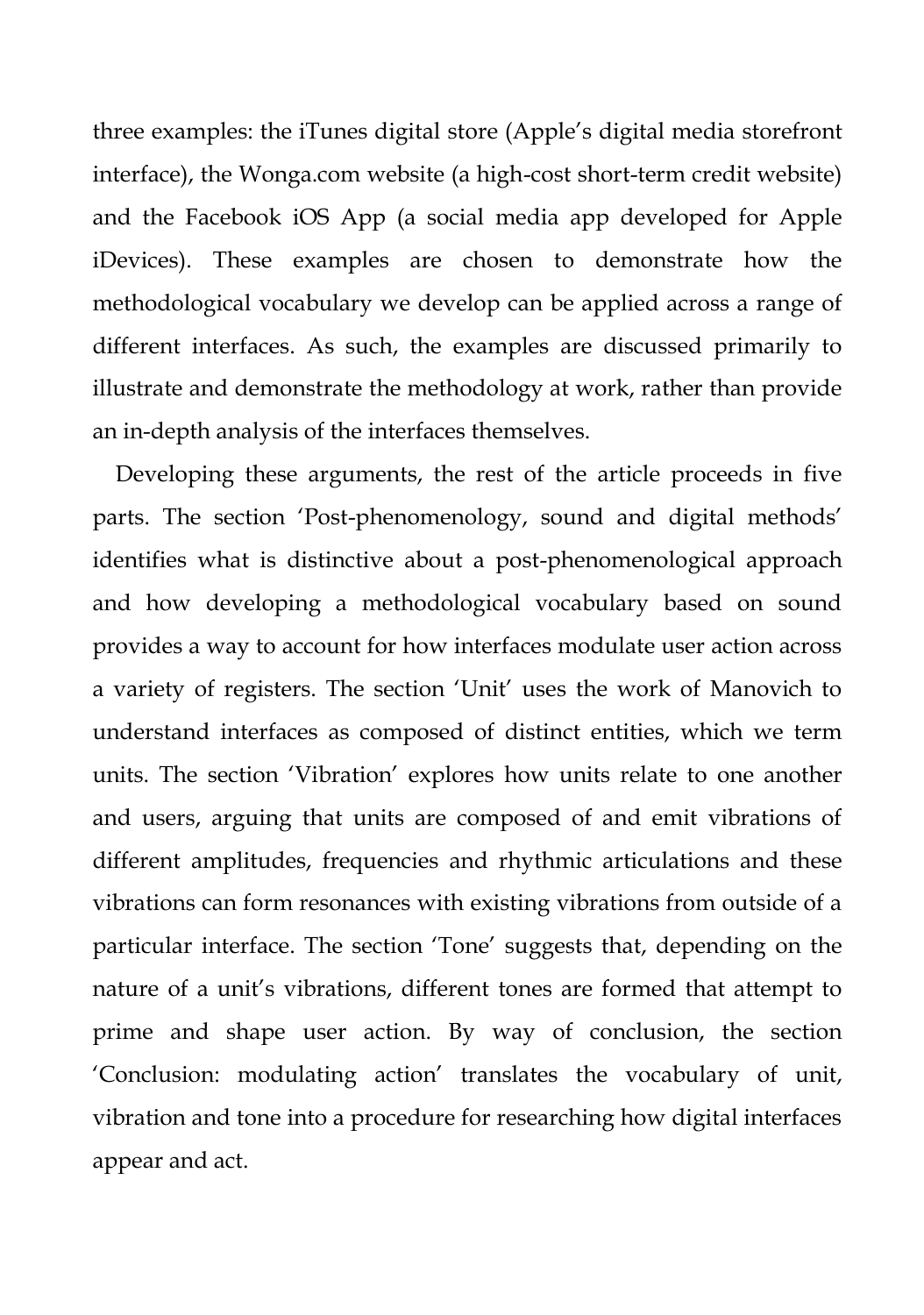#### **Post-phenomenology, sound and digital methods**

Post-phenomenology offers a distributed account of human experience by expanding what we mean by the human and re-evaluating the role non-human objects play in the construction of experience.<sup>23</sup> In doing so, post-phenomenological approaches understand that objects both proceed and exceed human experience of them while also providing the grounds and means for human thought and cognition. From a postphenomenological position, objects, digital or otherwise cannot be reduced to the ways they are used or perceived by humans. Instead, objects are considered to share more ontological features with humans than previously thought. Indeed, Shaviro goes as far as suggesting that, like humans, objects partially 'perceive' aspects of other objects, rather than encountering them as complete or total lumps of matter.<sup>24</sup> From this position, much like a human perceiver only sees one aspect of an object, such as a house depending on what side of the house they are standing, objects also only partially encounter other things. For instance, when an apple sits on a desk it encounters the hardness of the desk's surface and its density but does not encounter its colour.<sup>25</sup> With this notion of sensual objects in mind, writers such as Shaviro suggest a language of brute causality or utility to be insufficient to understand how objects communicate and encounter one another and humans. The term communication therefore refers to how objects affect one another and humans in a general sense. For instance, in relation to digital life specifically, communication might involve the way code runs to execute an action on a user's computer, the way a colour on screen affects a user's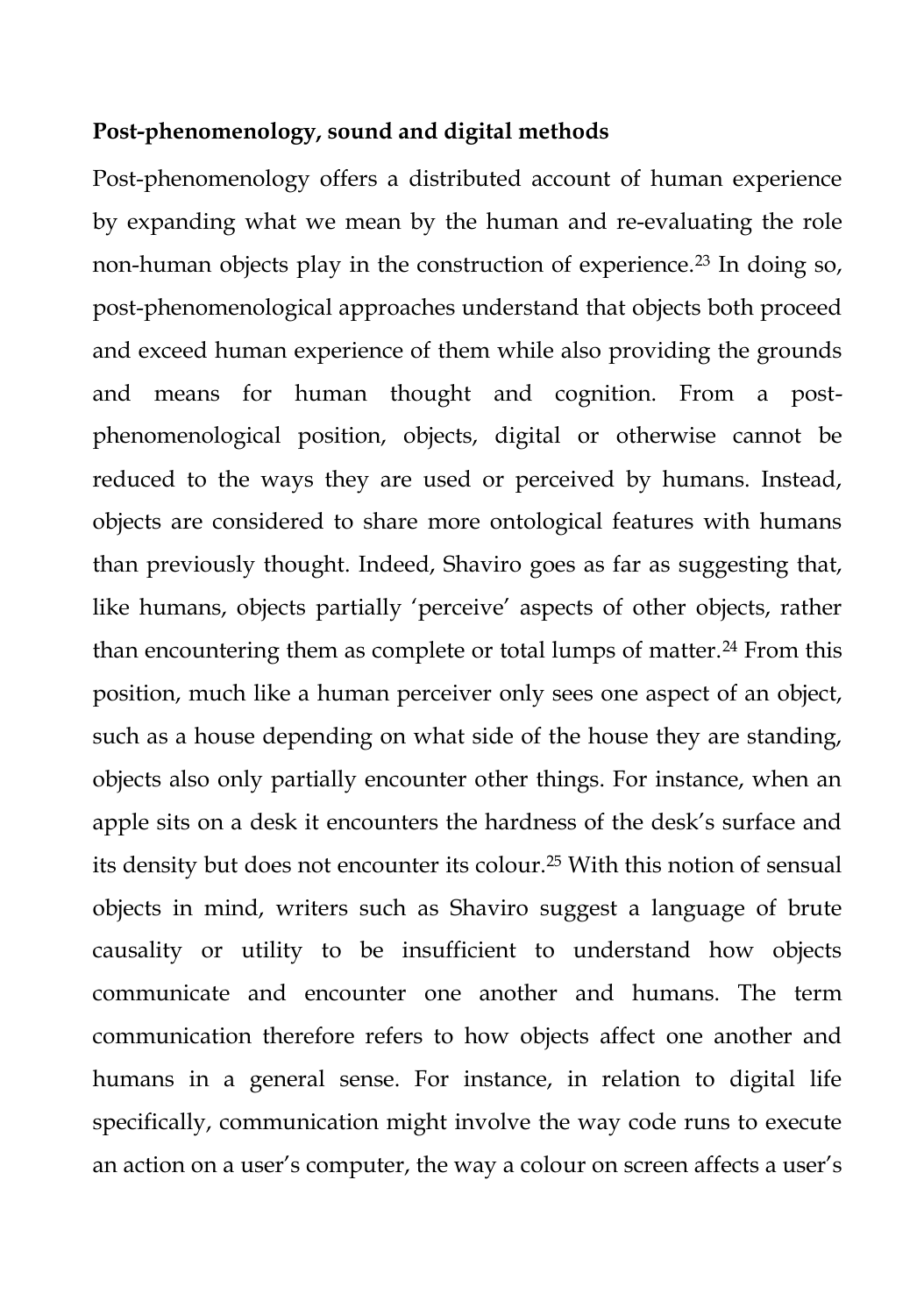body or how electrical signals from a computer's sound card become vibrations in the cone of a speaker or headphones connected to the computer.<sup>26</sup>

Beginning with this insight, a post-phenomenological approach to interfaces focuses on understanding an iOS app like Facebook not as a single thing made up of multiple parts, such as a map, a comment box and a series of sound effects, but as a set of multiple objects, where each object such as the map or comment box or sound effect exceed their relationship to the interface as a whole. From this position, interfaces are sets of objects that communicate partially with one another in order to produce the effect of being a single or coherent thing for the user. But, in order to understand how interfaces shape user response across multiple registers, we need to understand how the various objects that appear as a single thing work together to create and sustain a singular effect.

To describe and account for how objects appear in interfaces and affect the body on a variety of habitual, un-reflected upon and non-discursive registers, we draw upon vocabularies emerging from sound and sonic geographies.<sup>27</sup> While the majority of accounts of interfaces emphasise their visual character, developing a sonic account of modulation to analyse interfaces is beneficial for three reasons. First, understanding interfaces through the language of sound rather than vision is useful in order to avoid linking particular parts of interfaces to particular or individual human senses. Just as sound can be simultaneously heard and felt and these sounds and feelings depend on the environment the sound travels through,<sup>28</sup> so are parts of interfaces experienced on multiple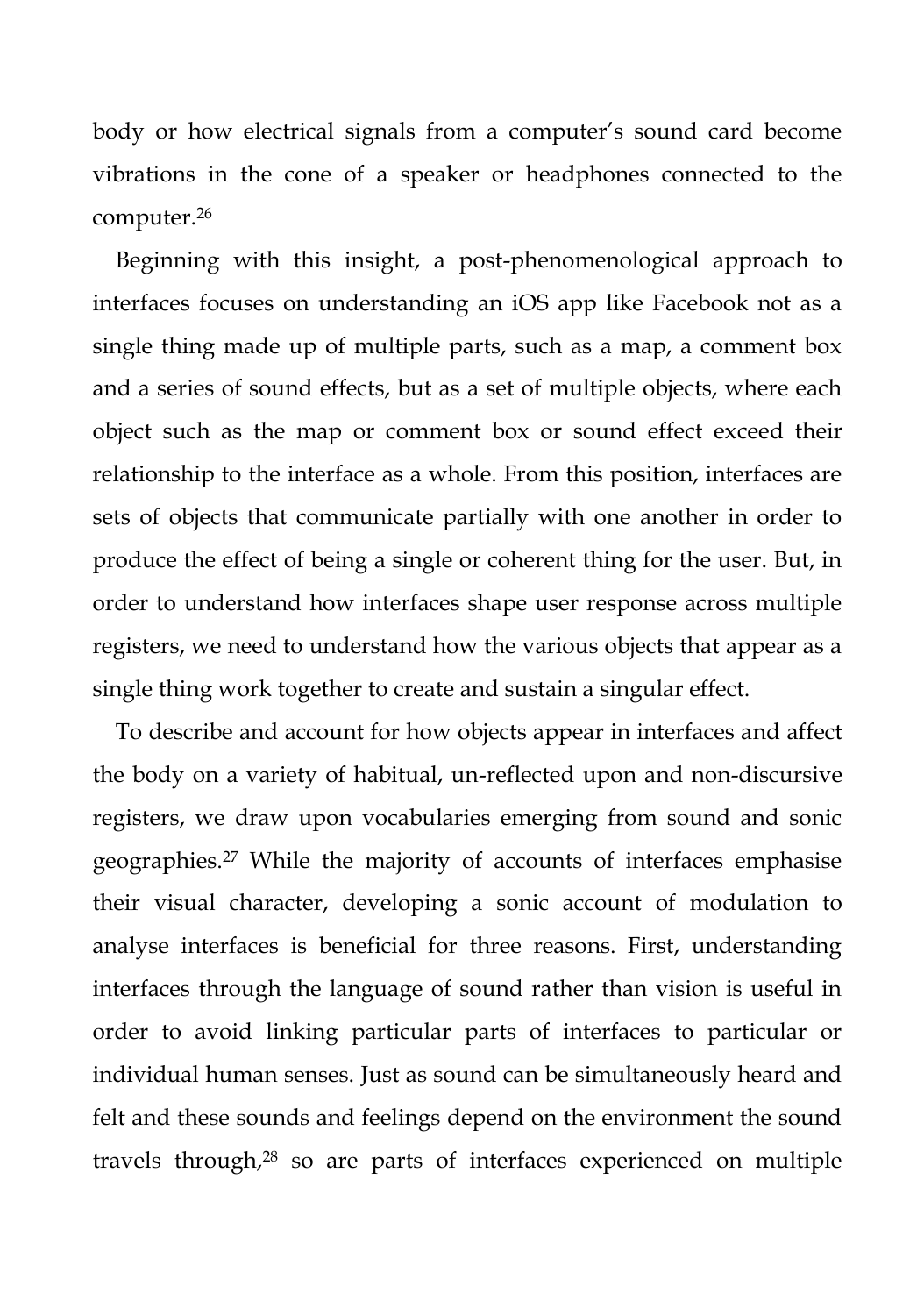sensory levels depending on what they are placed in relation to. In other words, a methodological vocabulary based on sound allows us to understand the synaesthetic effect specific parts of interfaces can have on the human user of an interface, in ways that are difficult to articulate using a language of the visual. The objects that make up an iOS app like Facebook, such as emoji's or news feed item boxes, are not simply visual representations seen by the eye, nor are slider units on interfaces like Wonga.com simply sets of buttons felt by the hand. Rather each part, which in the next section we will call a unit, is simultaneously felt, seen and heard and these senses regularly become mixed together and linked to various sensory memories. For instance, as we will demonstrate in the 'Vibration' section, interface designers regularly use colours to create affective associations between their service and other products to increase feelings of confidence or security. Crucially, developing a methodological vocabulary that can attend to the mixed nature of the senses is key because interface designers and developers themselves draw upon multiple aspects of the user's senses to attempt to modulate action through the interfaces they create.

Second, a methodological vocabulary based upon the sonic helps us to trace connections between technical aspects of interface design and how the features of design modulate user action using a language that is common to both the technical and human parts of the process. The language of unit, vibration and tone developed in the following sections allow us to close the gap of explanation between how interfaces communicate to humans and modulate human practices in a non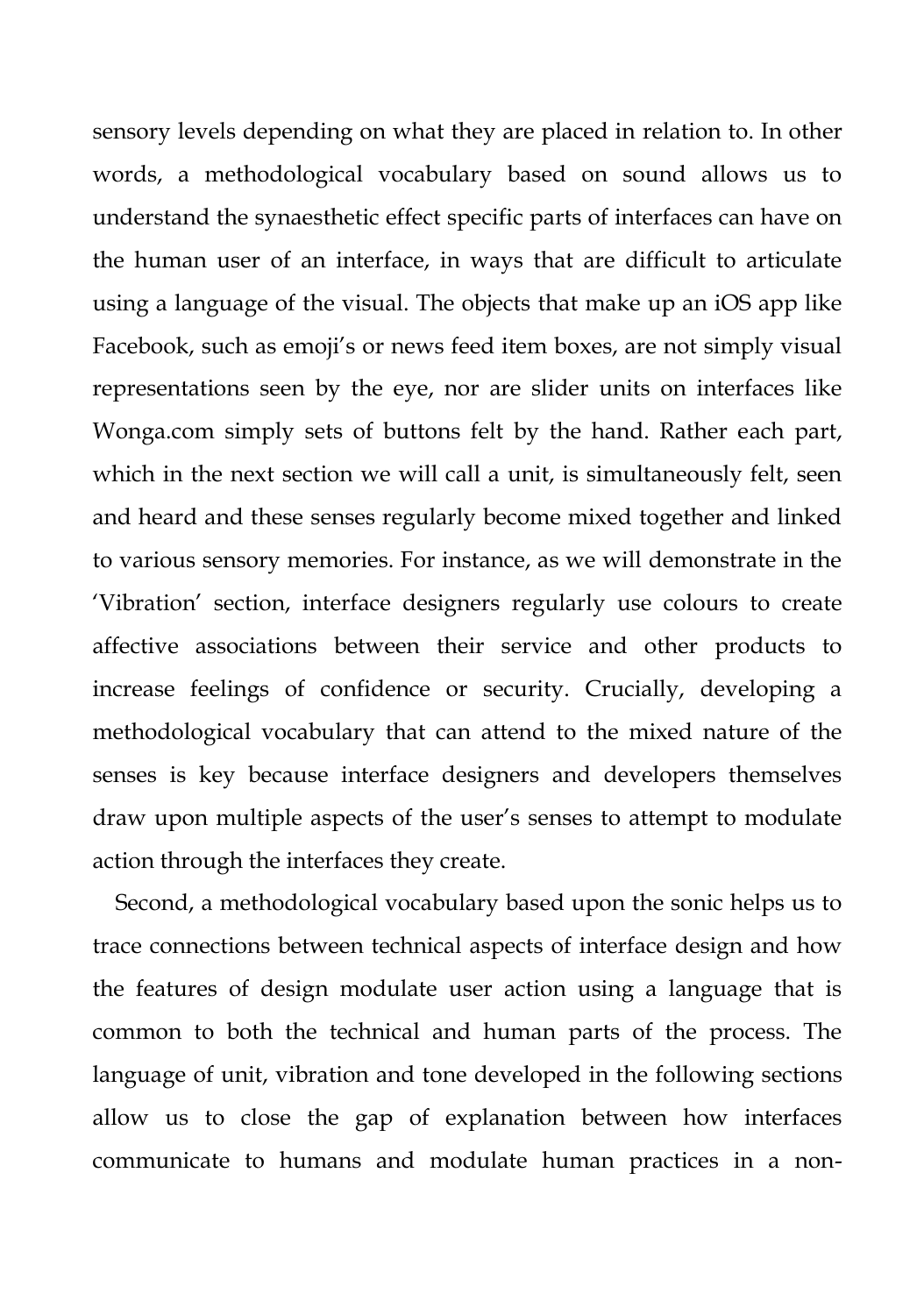deterministic way. This is because language drawn from sound enables us to explain how technical forces can be experienced on various human sensory registers and thus have human effects, while recognising that every force is translated differently depending on how it is registered. As Gallagher suggests, the sonic 'need not necessarily be perceived, felt or meaningful. On account of its lively motion . . . [the sonic] . . . does tend to activate other registers as it encounters bodies, sparking nervous and motor systems, accruing or entraining additional layers of sense and signification'.<sup>29</sup> Gallagher gives the example of a refrigerator to explain how the vibrational basis of sound can come to signify different things depending on what encounters that sound and how it is encountered:

The hum of my domestic refrigerator, for instance, presumably drones away while I am sleeping or out at work, discharging energy into the surrounding environment in a way which does not 'mean' anything. When encountered by human bodies, however, the fridge hum may become soothing, reassuringly familiar, or it may provoke annoyance, perhaps feeding into understandings of power consumption, carbon foot-prints and climate change.<sup>30</sup>

As we shall see in the 'Vibration' section, using a methodological vocabulary drawn from sound allows us trace how the shape or colour of a button on an interface menu generates a particular vibration, while not assuming that the vibration itself determines, or is determined by, a signifying system that is contained within the human or precedes the effect it attempts to generate. In other words, a methodological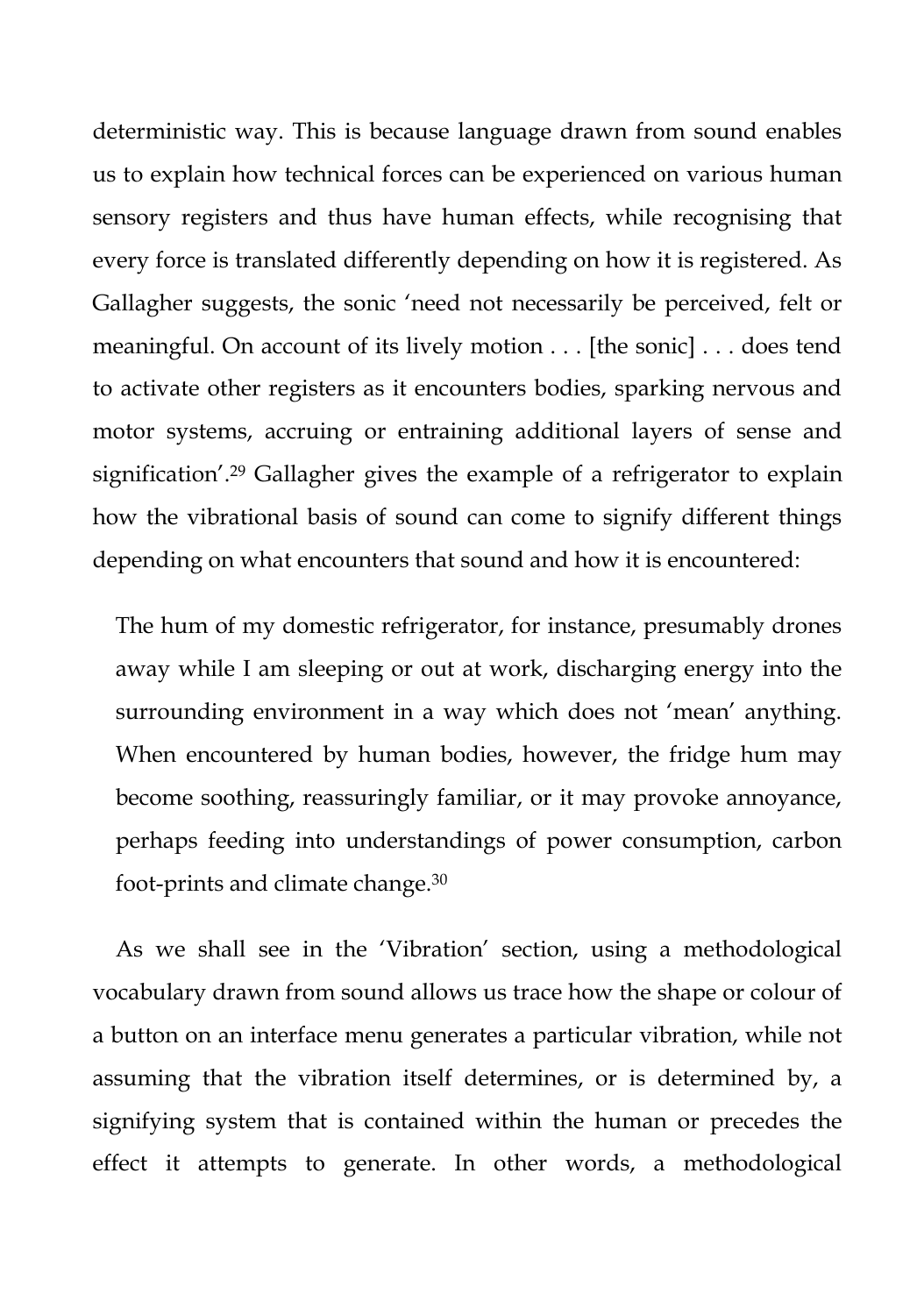vocabulary drawn from sound provides a way of moving beyond a language of simple manipulation. As any vibration of a unit is necessarily a translation, we cannot produce a straightforward account of linear cause and effect between an interface and user. Instead, we have to account for the specific ways particular parts of an interface are translated into vibrations and how these vibrations are experienced. After this move, we can then analyse how an interface attempts to modulate users' actions through the ways its vibrations are organised and work across multiple bodily registers.

Third, a methodological vocabulary of sound offers one way of avoiding a false distinction between theory and practice or concept and method that can stall innovative analyses of digital objects. As Deleuze and Guattari suggest, concepts are procedures that help us attend to problems, rather than abstract theoretical axioms. In their words, concepts 'must not be confused with general or abstract ideas' and 'can only be assessed as a function of their problem and their plane'.<sup>31</sup> Concepts are thus kinds of tiny autonomous machines of thought that can be employed to examine concrete problems rather than provide a general account of reality as such. As they put it,

concepts are centers of vibration, each in itself and every one in relation to all the others. This is why they all resonate rather than cohere or correspond with each other . . . As fragmentary totalities, concepts are not even the pieces of a puzzle, for their irregular contours do not correspond to each other. They do form a wall, but it is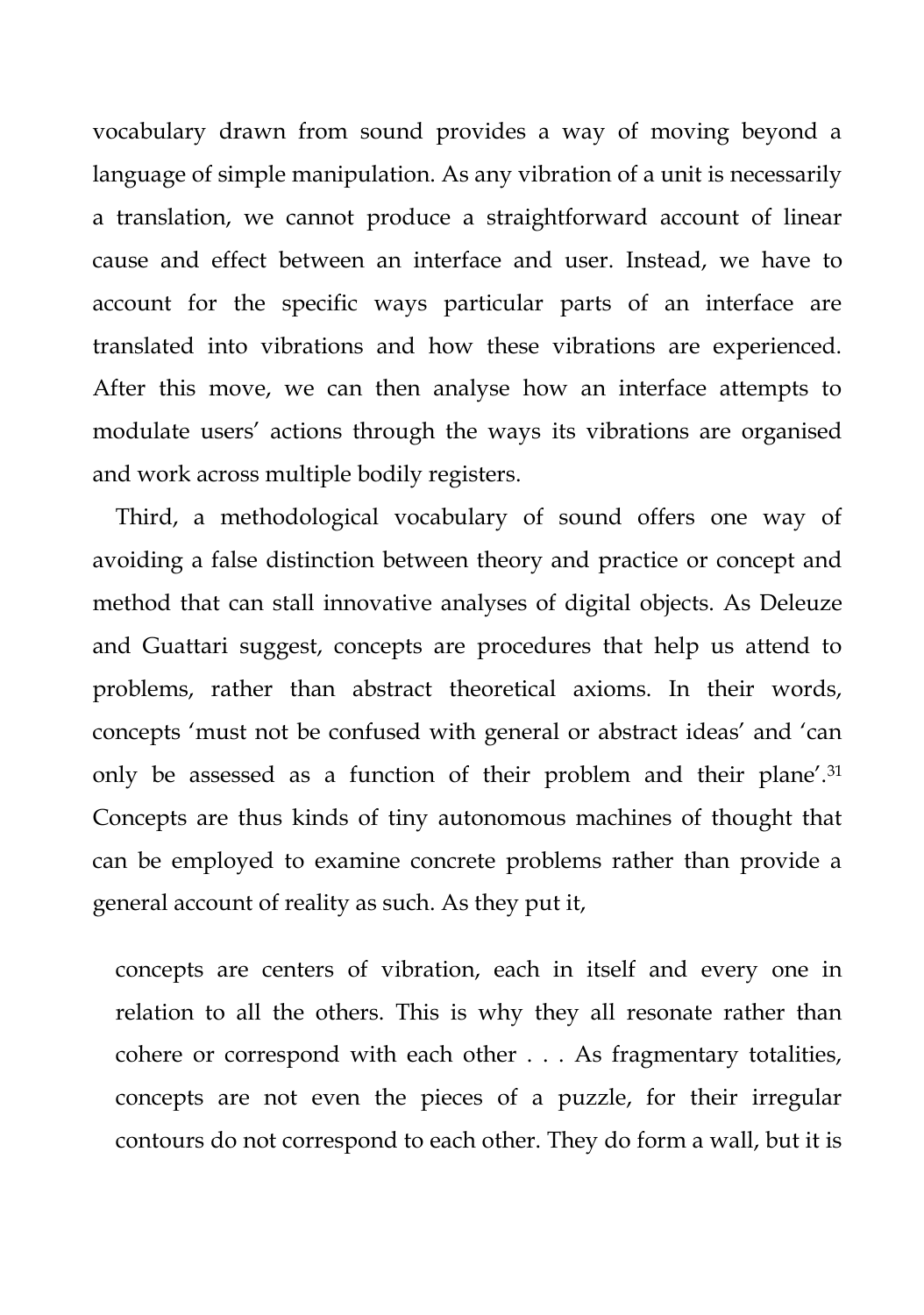a dry-stone wall, and everything holds together only along diverging lines<sup>32</sup>

The concepts of unit, vibration and tone that are developed in the sections 'Unit', 'Vibration' and 'Tone' are methodological precisely because they are custom-built tools produced in thought that offer a means of researching and understanding how digital interfaces attempt to modulate the action of users. Following this point, the terms outlined in the next sections, such as vibration and tone, should be understood as figurative concepts, in the sense that they are designed to provide a mode of analysis that can cross between a whole range of different interfaces, rather than being literal descriptions of these interfaces. We now turn to discuss the concepts of unit, vibration and tone that make up a postphenomenological approach to studying interfaces.

### **Unit**

How might we conceptualise the relationships between the different types of content – such as maps, graphs, images, texts and buttons– that compose interfaces? Furthermore, how might we develop a shared methodological vocabulary to understand how different kinds of interfaces modulate user action? Rather than thinking about interfaces as composed of content that can be organised into categorical types such as images or text, we suggest the first step is to consider all parts of an interface as equally modular units. Modularity refers to the idea that each part of an interface is more or less detachable from other parts. Manovich summarises this idea nicely: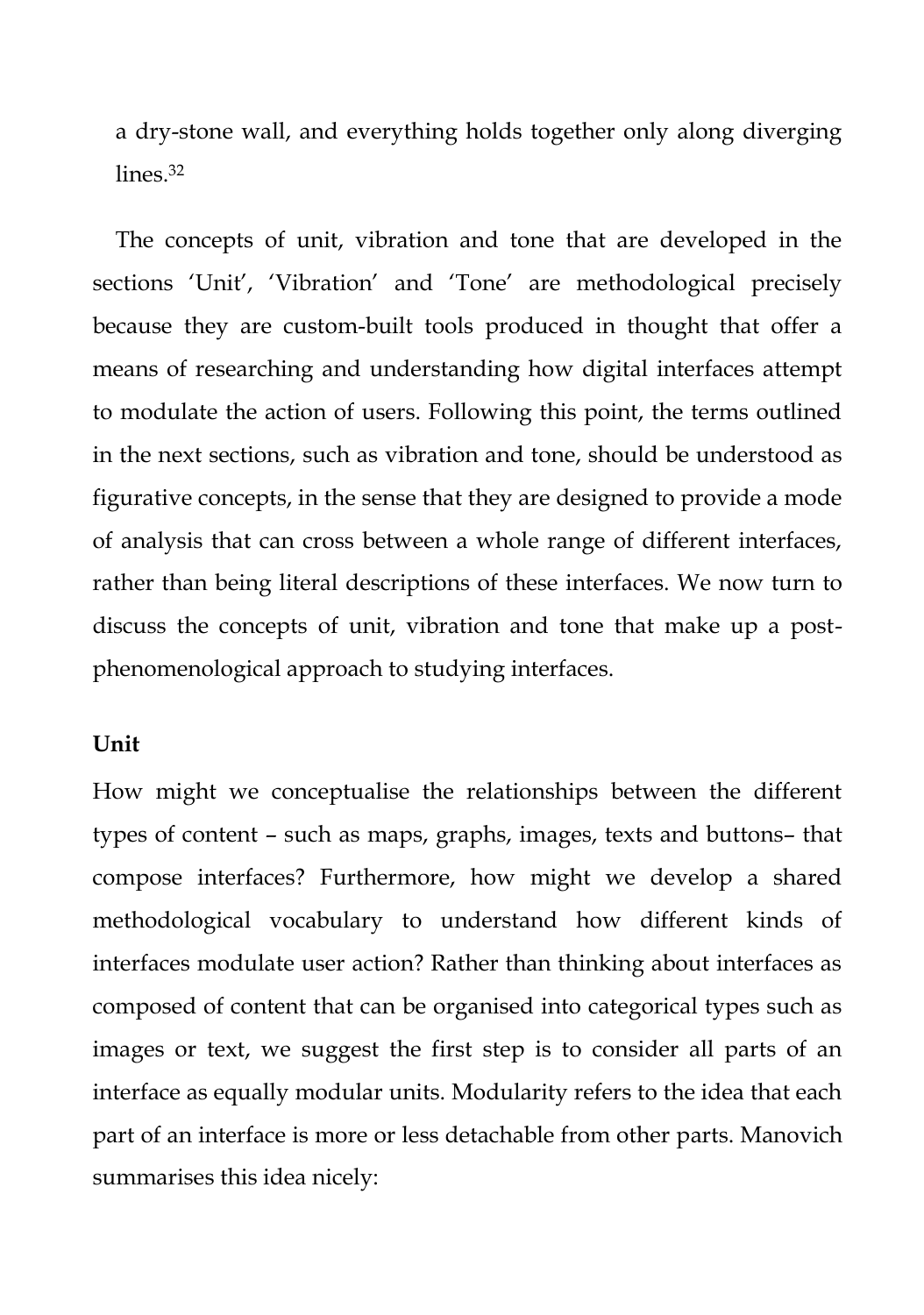a new media object has the same modular structure throughout. Media elements, be it images, sounds, shapes, or behaviors are represented as collections of discrete samples (pixels, polygons, voxels, characters, scripts). These elements are assembled into larger-scale objects but they continue to maintain their separate identity. The objects themselves can be combined into even larger objects – again, without losing their independence . . . An example of modularity is the structure of a HTML document: with the exemption of text, it consists of a number of separate objects – GIF and JPEG images, media clips, VRML scenes, Shockwave and Flash movies – which are all stored independently locally and/or on a network.<sup>33</sup>

As Manovich suggests, an interface is not one thing, but many different units that are assembled together to create an overall function or effect. From his perspective, an interface is not a set of representations, texts or discourses (even though it may contain these), rather it is set of small machines, each of which is independent from, but also linked to, one another.

Putting the idea of modularity into methodological practice, how might we identify the particular units of an interface? We begin by asking what appears as a distinct entity for the user of the interface. In visual terms, interfaces are often designed as a series of boxes that are separated using lines, shading, contrasted colouring and other forms of differentiation.<sup>34</sup> This makes different pieces of content clearly identifiable for the user. In turn, this principle and practice of interface design provides a simple way to identify and differentiate between units.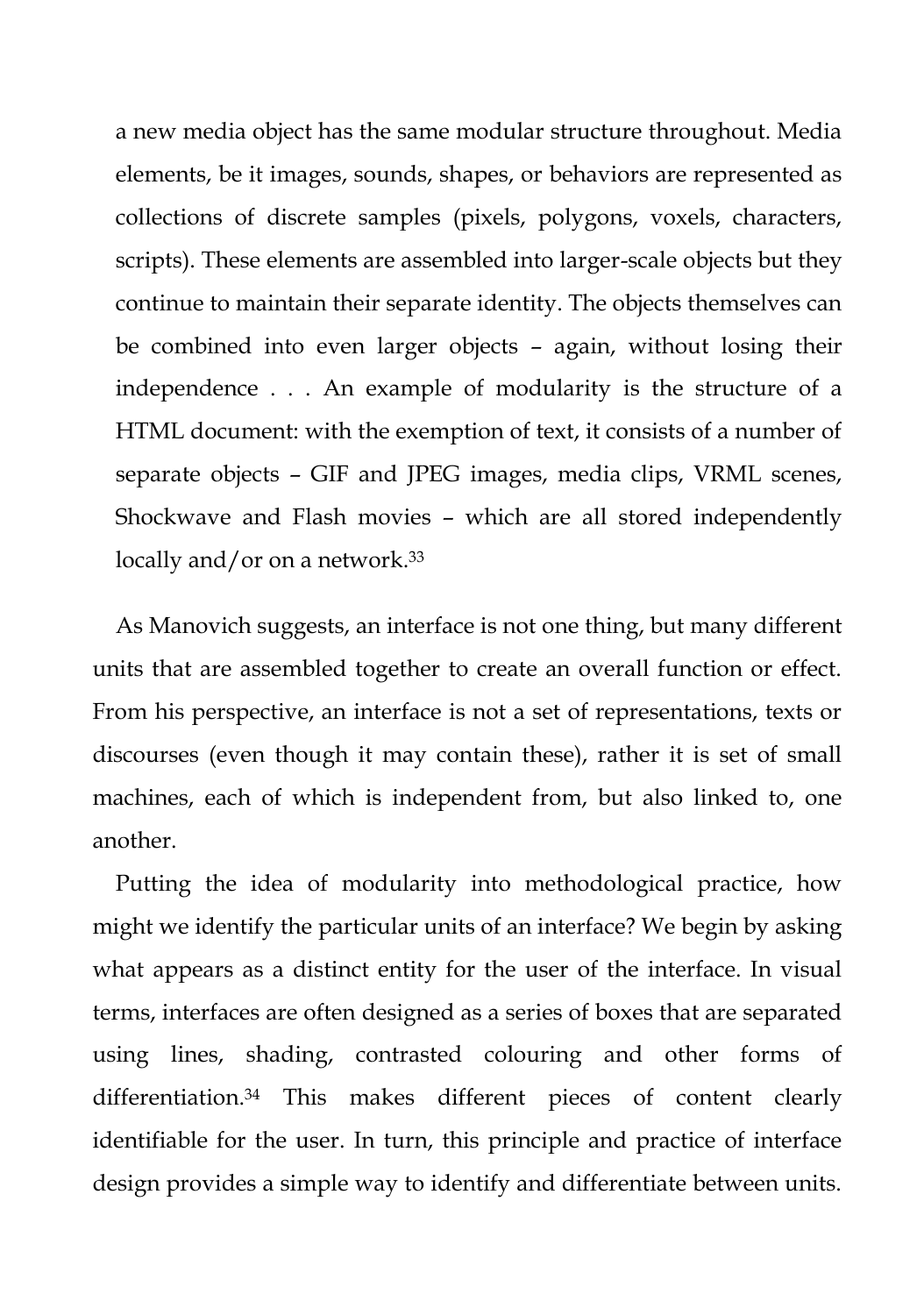For example, upon opening the Facebook iPhone app, a number of units can be identified. At the top of the screen, there is a search box, which is a dark blue rectangular unit with a magnifying glass icon and the word 'Search' displayed in a lighter blue colour within it. Below this there is a 'What's on your mind?' unit, which is a white rectangular box with the user's profile picture on the left and 'What's on your mind?' text in light grey to the right. There are also a number of other boxes and features, including a news feed unit, which contains a series of news items in individual white boxes and the profile picture and name of those who posted these stories. At the bottom of the screen, there are also a series of individual icons that lead to other parts of the app and could also be classified as units, such as a friend request page and a marketplace page.

Of course, a unit is not just what visually appears on a screen. A unit might also be a particular sound effect that forms part of an interface or a mechanical button that activates a particular function of an interface. In this case, a unit would be identified through its particular mode of appearance. For instance, the Apple iOS personal voice assistant Siri could be identified as a unit, which is both distinct from and linked to other units that make up the iPhone interface (such as the home button, which a user must hold down to activate the Siri unit, or the other apps that Siri can access, such as the weather or calendar app units).<sup>35</sup> The Siri unit would be identified then, through the way it speaks to the user, when it responds, how it responds, its tone of voice, cadence of speech and so on. Or, in relation to haptic feedback on a smartphone, the unit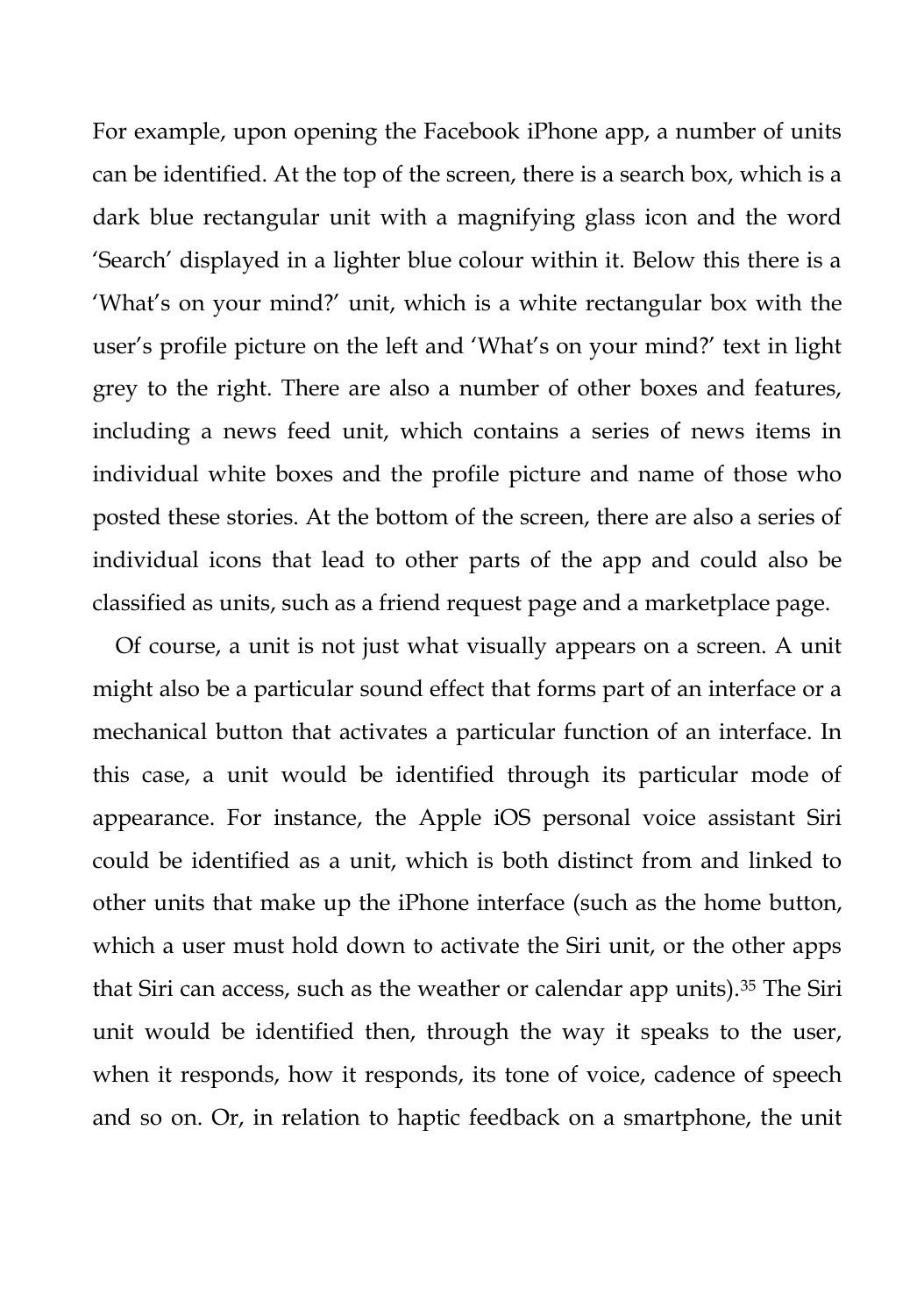would be the particular intensity and length at which a haptic motor rumbled in the smartphone, in relation to a specific function of an app.

Furthermore, it is important to recognise that what is classified as a unit depends on what aspect of an interface you are studying and how you are studying it. For example, you may be interested in how people choose their profile image as a form of self-representation and the ways that the profile image is displayed in different ways in different places on Facebook.<sup>36</sup> Here, the profile picture itself would be a unit that would not be reducible to any of the other units of which it forms a part. Or you may be interested in the role that sharing news stories on Facebook can play in altering and reinforcing peoples' political attachments and identifications.<sup>37</sup> Here, the profile picture would not be considered as a distinct unit but instead analysed as a key part of the broader news feed item unit because the researcher would be interested in the words and stories shared in the news feed and how they are displayed alongside the profile image.

In both cases, the way of resolving where one unit ends and another begins is to recognise that the concept of modularity allows us to understand that units are essentially bottomless. This is because any unit could always disclose some new or previously undisclosed quality or property depending on what it encounters and how it encounters it. For example, when placed alongside other units on a user's Facebook page, like their biographical information, the Facebook profile picture discloses the users' identity by linking their name and what they look like. But if the same photo is added to Microsoft's How-Old.net website, the site's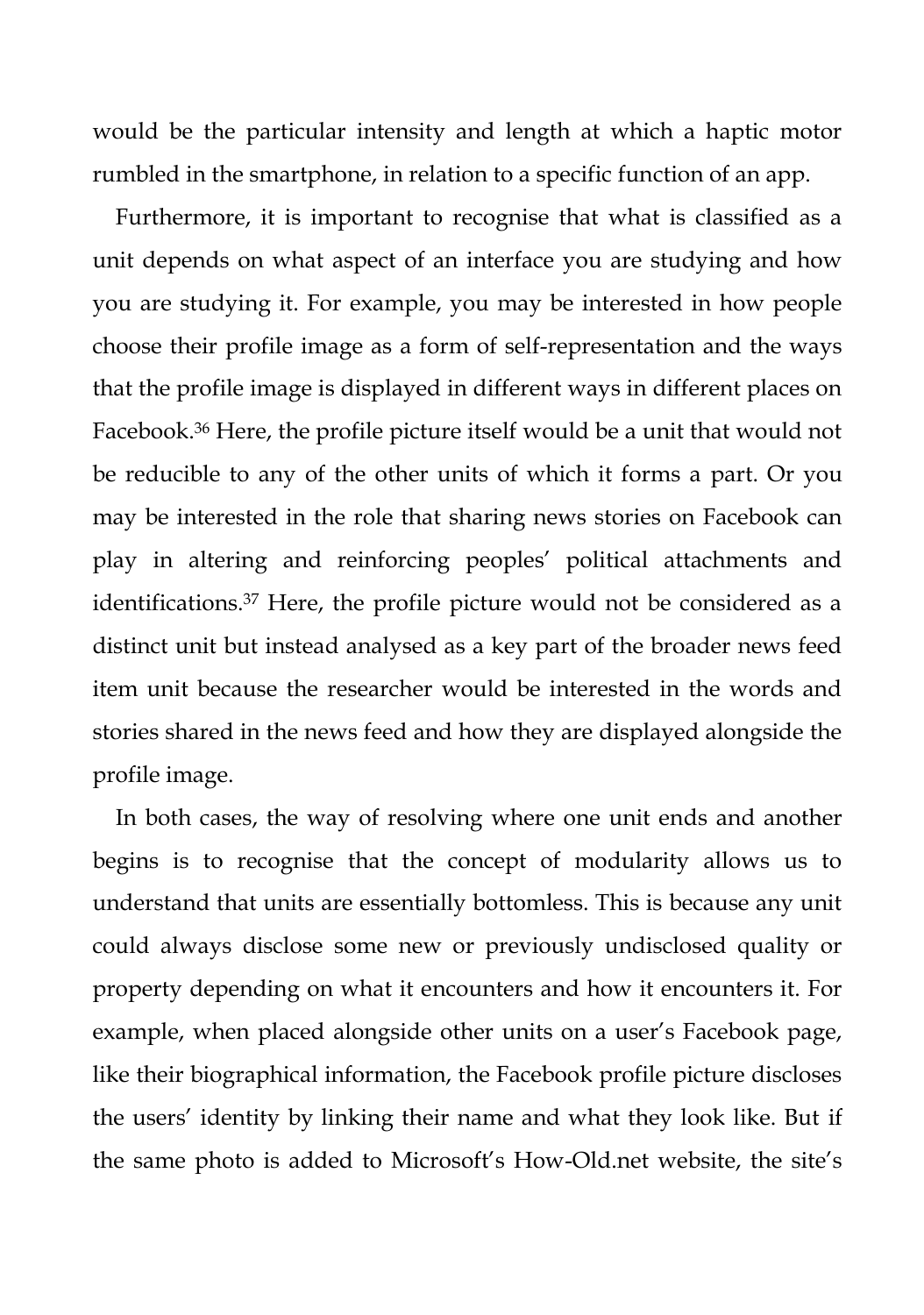machine learning algorithm will disclose an estimated age of the user based on a set of qualities that can only be activated when the photo encounters that site in particular. Unlike a visual method such as compositional analysis, a post-phenomenological analysis is not about identifying the sum total of units that make up an interface. For instance, a compositional analysis is based on the assumption that an image such as a painting or photo is made up of a series of elements that are more or less fixed and can be accounted for. Knowing that these elements are stable then enables a researcher to examine the spatial organisation of the image, its focal point, the colours used and so on, in order to analyse it. But in a digital interface, different units are always encountering one another in a different way, depending on the hardware and software on which they are being accessed, which alters what appears. In the case of Facebook, the profile picture units in the Facebook app will appear quite differently depending on whether the user is accessing the app on an iPhone 6 compared to an iPad, for example. Understanding units as autonomous, but also linked to one another, is important because it allows us to account for how people engage with and respond to the same unit differently depending on how they are accessing it.

In other words, there is no outside perspective from which all of the ways units can encounter one another can be accounted for. While this might appear limiting, such recognition actually aids analysis by encouraging researchers to decide which units are important in relation to the specific research question or phenomenon they are investigating. Of course, the implications of a post-phenomenological position are that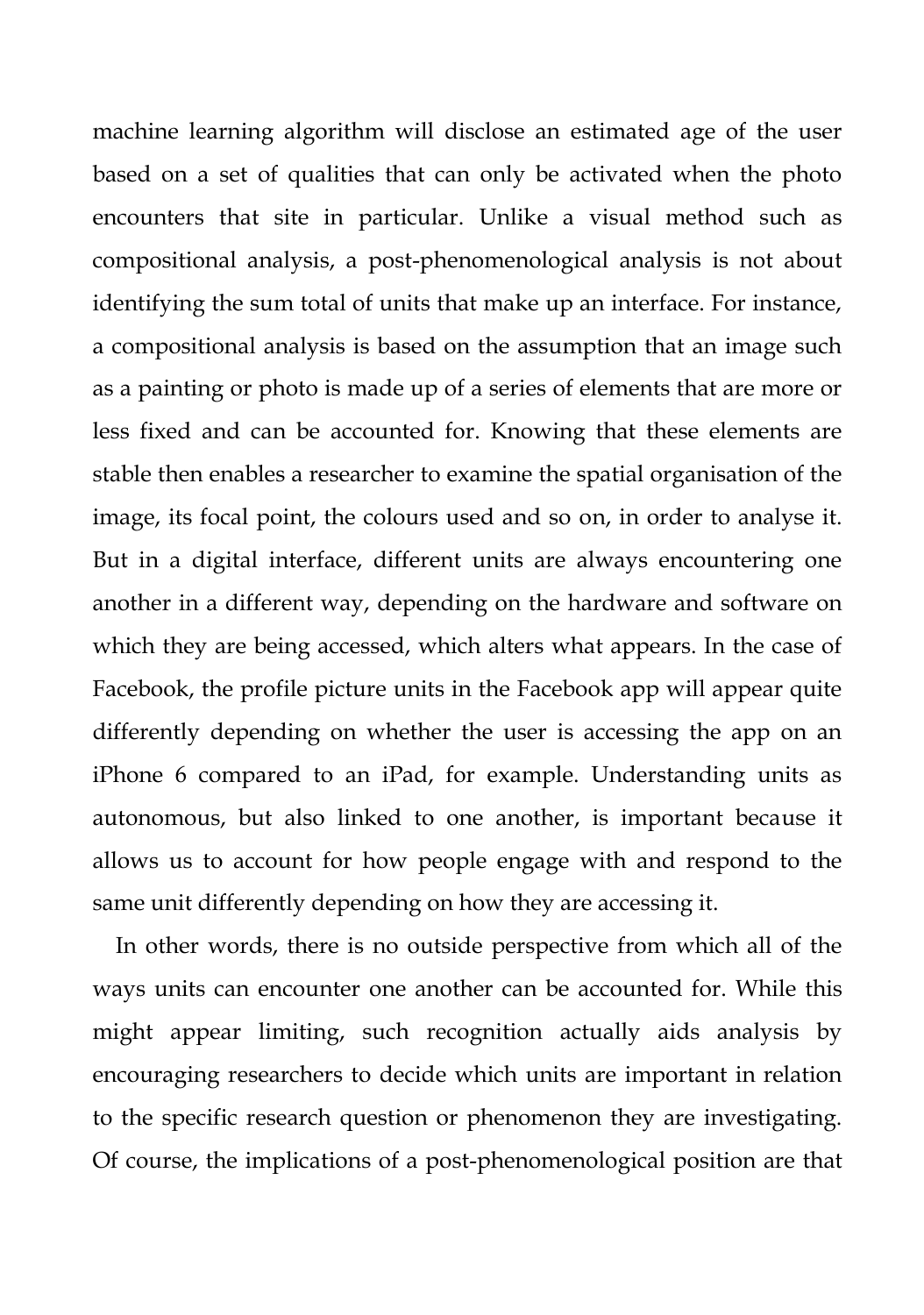the researcher will have to accept that there will be units that are not accounted for from the perspective of the unit they are studying and thus any interface analysis is necessarily partial. For example, in the Facebook profile photo example discussed above, the photo does not encounter the content of the user's status update and vice versa, but the user does encounter both together as part of one unit. Identifying units and how they relate to one another is important but is only the first step in a postphenomenological approach.

#### **Vibration**

The second step of a post-phenomenological approach is then to identify how each unit that makes up the interface communicates with other units and users. For instance, when loading up a simple website such as Wonga.com, each of the sites' units, such as photos and headlines, have to communicate with the Cascading Style Sheet code that determines where these units are placed on the page, which in turn shapes what the user sees on screen. To theorise how different units communicate with each other and the user on a series of non-discursive and habitual levels, we suggest developing the concept of vibration. According to McLaren, 'vibrate can be traced to the Latin word vibratus, which means to "move quickly to and fro", or shake, which itself has roots in words referring to the wagging of a dog's tail, swinging or wiping'.<sup>38</sup> Using a sonic term like vibration allows us to understand how particular parts of an interface communicate with the user to prime and shape various responses and actions on a series of material and habitual levels. To make sense of how units vibrate and communicate through their vibrations, we can develop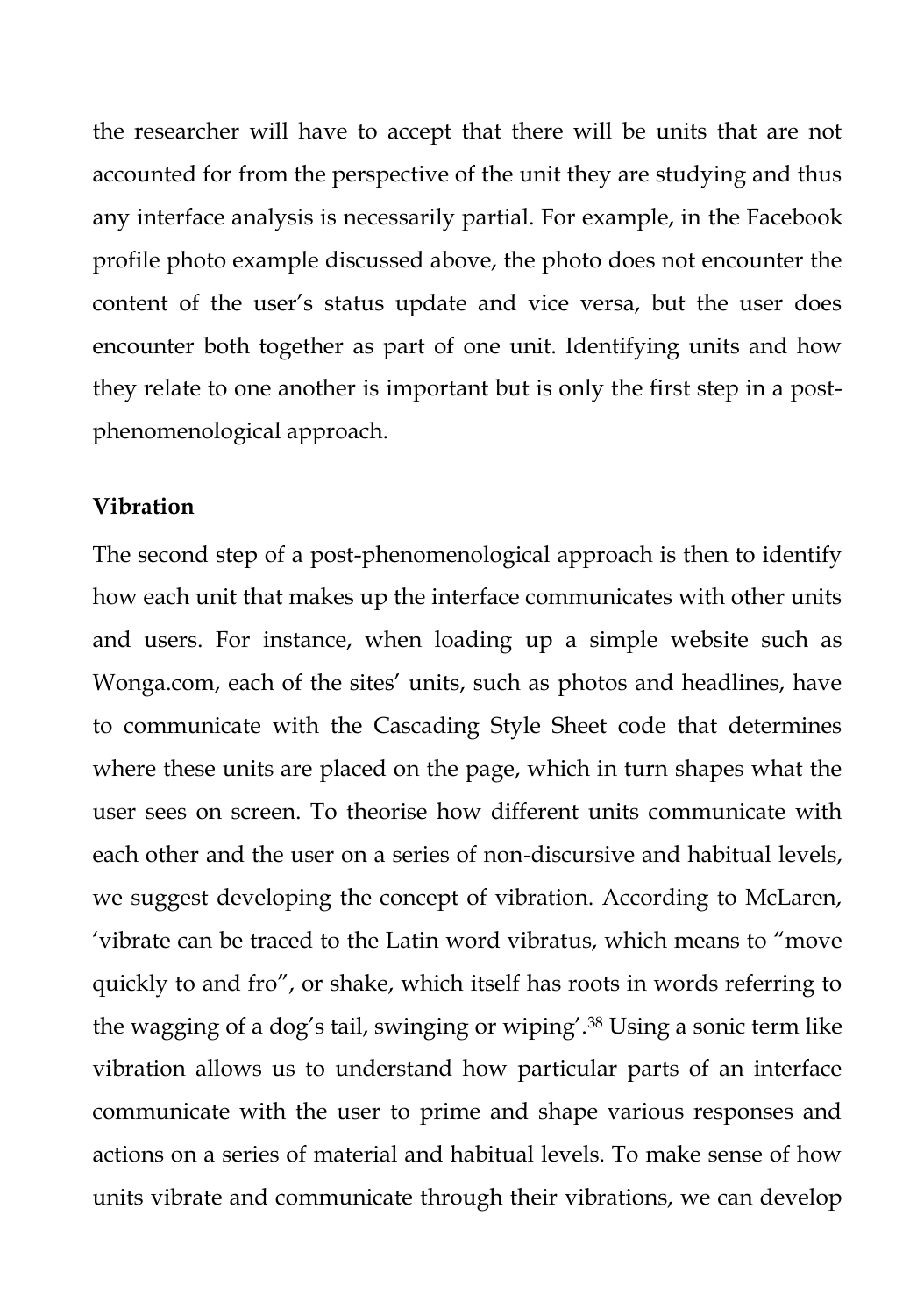our own methodological vocabulary specific to interfaces. We can identify four aspects of units' vibration: their amplitude, frequency, rhythmic articulation and resonance.

#### *Amplitude*

The term amplitude can help us understand how different units that make up an interface encourage or discourage interaction without explicit linguistic-representational signposting, such as words or labels. In relation to interfaces, amplitude can be defined as the strength of emission of vibrations of a unit. Units can emit stronger amplitude vibrations or weaker amplitude vibrations. A unit could be said to have a weaker amplitude vibration when it is static or non-interactive. Conversely, a unit could be said to have a stronger amplitude vibration when it is interactive and it is clear what the unit is for and how it operates.

An example of a weaker amplitude unit would be the progress indicator on the application pages of Wonga.com. When a user clicks the apply button on Wonga.com, they are taken through to a series of application pages. These pages ask for a range of personal and financial information that are used to help Wonga decide whether to accept a user's application or not. Progress through these pages is represented by a blue line at the top of the screen with five equally spaced circles along the line. As the user inputs information and moves through the pages, the line and circles associated with each page turn blue, until the application is complete. The progress indicator vibrates with weak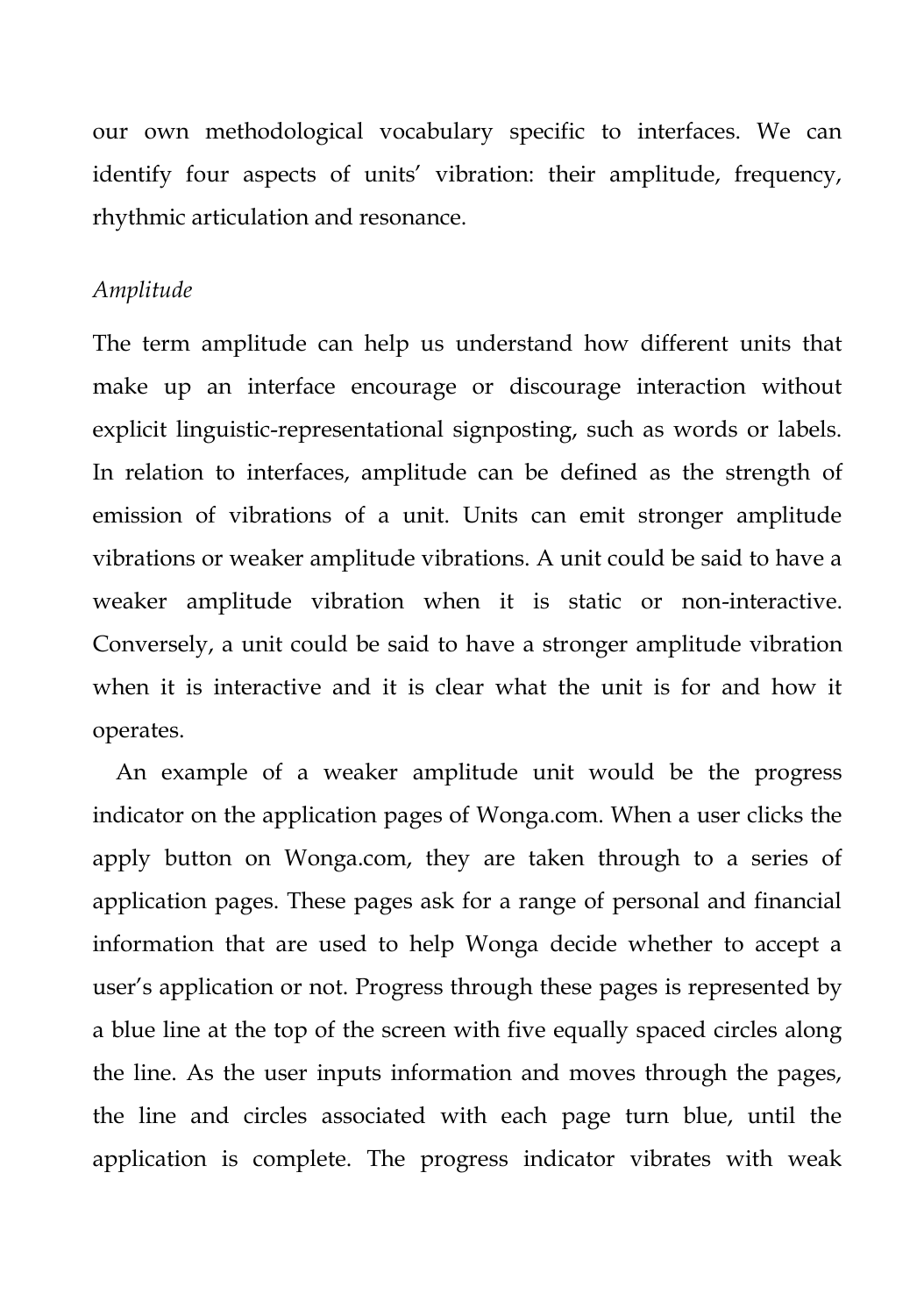amplitude because it is embedded on the application page as a static image, meaning that the user cannot use the indicator to click forward and back through the application process after they have completed each section. If a user could move backwards and forwards using the progress indicator bar, then this would be an example of a high-amplitude unit. The progress indicator bar is presumably designed to emit a weak amplitude in order to give users a sense of control over the application process by letting them know how close they are to completion while simultaneously trying to stop them from returning to previous parts of the form. Keeping the user moving through the process is important in order to minimise any delay that might give rise to doubt or reflection, which might result in the user leaving the application process and not applying for a loan. As such, the weak amplitude of the progress indicator on Wonga.com is designed to minimise thought or reflection on the part of the user while reinforcing a sense of control over the process in order to increase the rates at which users complete the loan application process.

Crucially, the amplitude of a unit does not simply emerge when someone attempts to click on a link. Amplitude can be communicated in a variety of ways, depending on how units are placed alongside other units. One way stronger amplitude might be indicated is through the use of shading or gradients on text or boxes or animation to indicate that the box provides some interaction. For example, within the timeline news unit on the Facebook iOS app, users can react to posts using emoji's (graphical icons, usually of faces, that denote mood or feeling). When the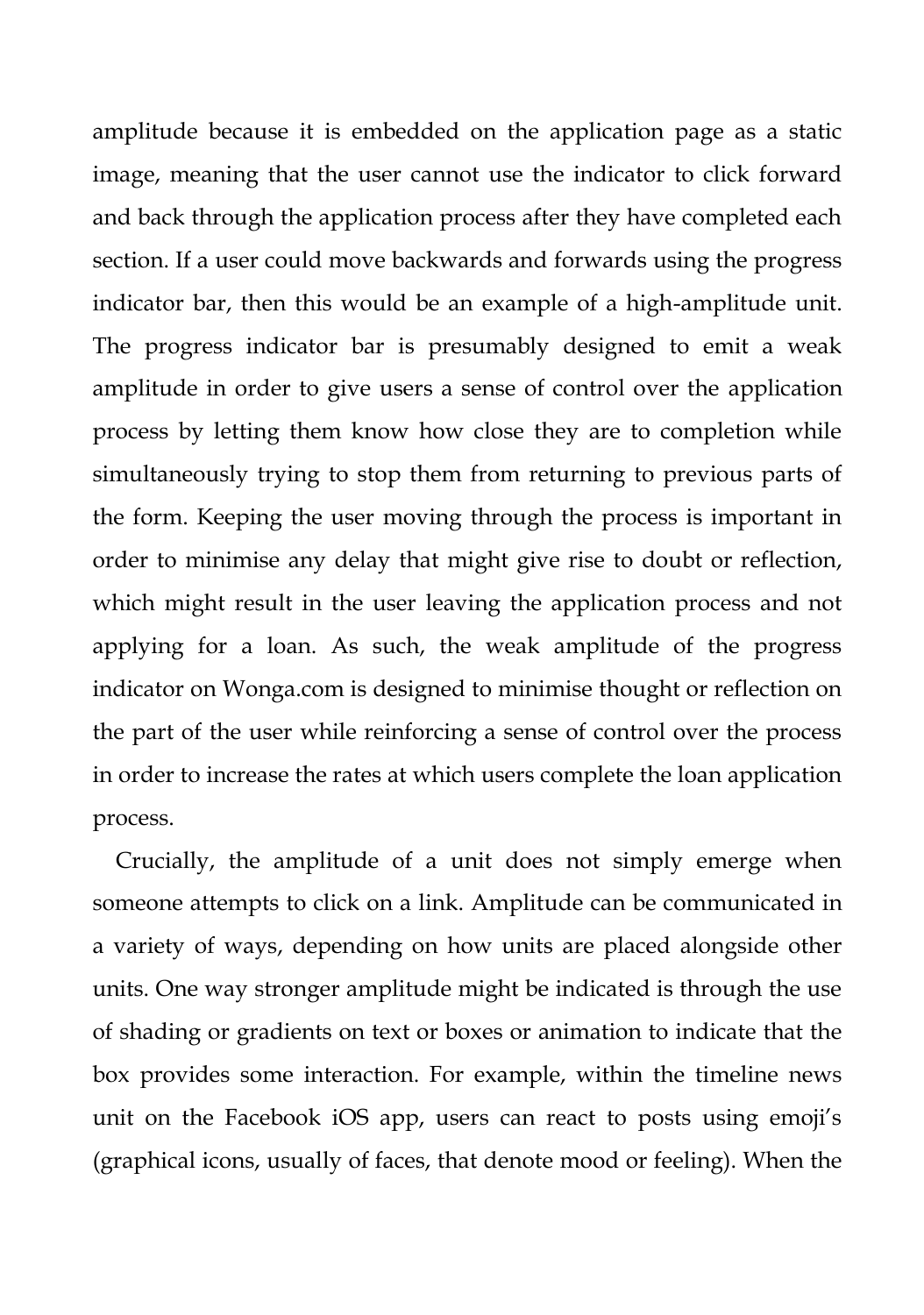user taps the reaction button, the emojis are animated and express different emotions through various forms of movement, such as raising their eyebrows or opening their mouths. This would be an example of a unit expressing a stronger amplitude because the unit offers visual feedback to the user that encourages them to engage with the unit. If the emojis were static, as on the iPhone messaging app's emoji selection unit, then this would be an example of a unit with a weaker amplitude because it would not encourage engagement. Amplitude is thus a key form of vibration that can be used to modulate user engagement with an interface or app. The strong amplitude of the Facebook reaction unit's vibrations is designed to encourage people to react to posts and in turn generate more traffic to the service, which Facebook relies upon to generate profit through advertising. As such, the amplitude of a unit's vibrations can be communicated through a variety of design elements including colour, shading, sound and images and through a number of sensory channels, including sight, hearing and touch.

# *Frequency*

The second aspect of a unit's vibration is the frequency of vibration. The term frequency enables us to analyse how interfaces are designed to modulate the speed at which users engage with them to gloss over or emphasise certain aspects of the interface, depending on the intention of that unit. For example, terms and conditions documents related to purchase or service agreements on interfaces such as Apple iTunes are, in effect, regularly designed to be higher frequency. Terms and conditions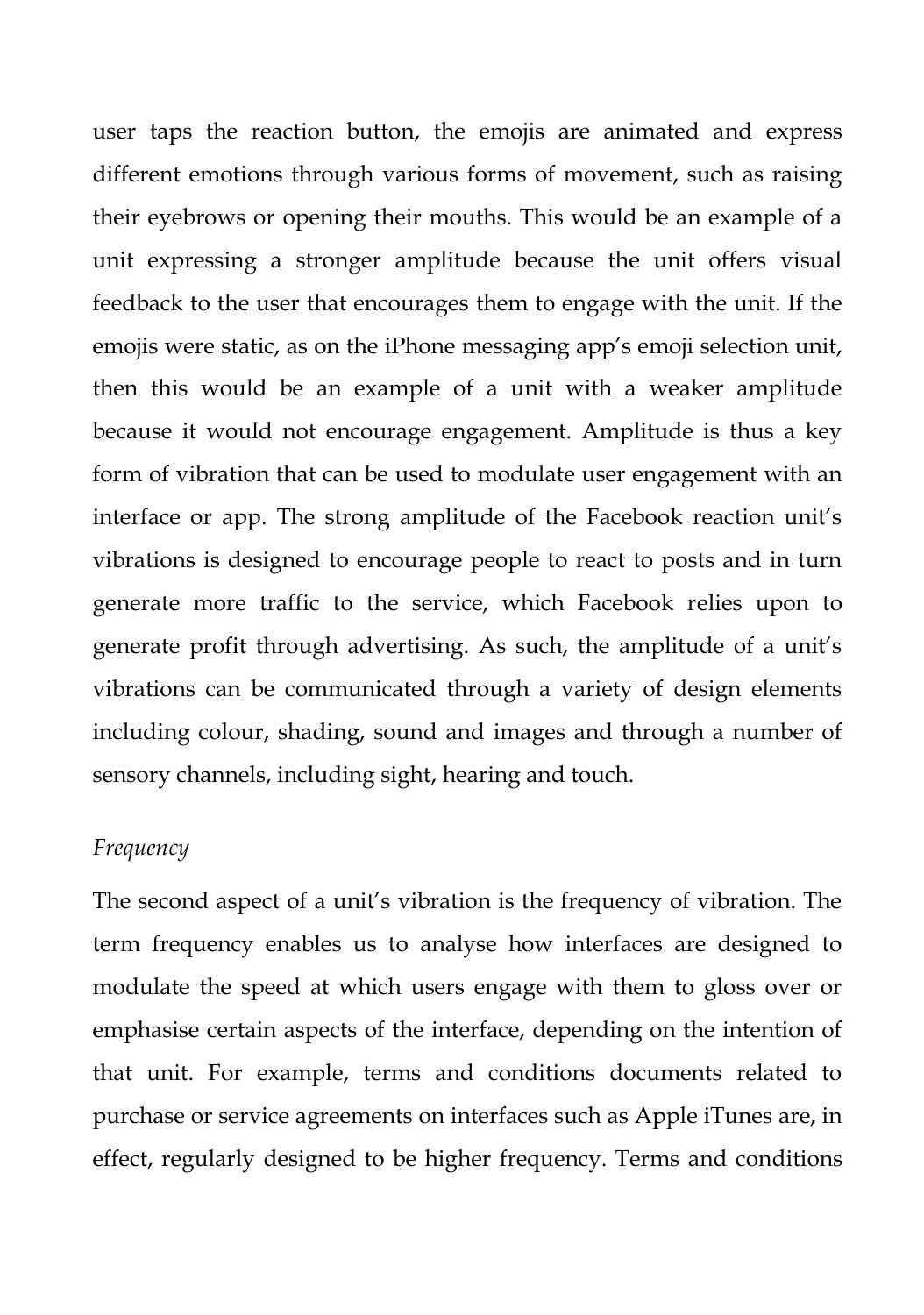documents are a legal requirement in many territories, but Apple knows that most users won't take the time to read them and furthermore, they might not like what they read if they do make the effort to attend to the documents in detail. The higher frequency of the iTunes terms and conditions page is achieved through a combination of the size of the text, which is small, the layout of the text on the page, which is closely packed together with tight line spacing and the use of colour contrast between the text and background, which uses greys and whites to minimise the distinction between foreground and background. In combination, these aspects create a unit that users are likely to skim through or ignore completely, looking only for the 'I Agree' button to make the unit disappear and allow them to engage with other units on the site.

But, this is not to say that all terms and condition pages are high frequency or that the same unit could not be designed with a lower frequency. Distinct from a higher frequency unit, a lower frequency terms and conditions unit would enable clear distinctions between types of text and information to encourage slower forms of engagement. It could achieve this by breaking the text of the agreement into sections with clear headers and icons that identify and explain key aspects of the text. Furthermore, rather than presenting all the text on one page, which requires a lot of scrolling on the part of the user, different parts of the document could be split into separate boxes or stages, each of which was designed to dynamically fit into the available space of users' screens. As this simple example shows, the frequency of a unit is not intrinsically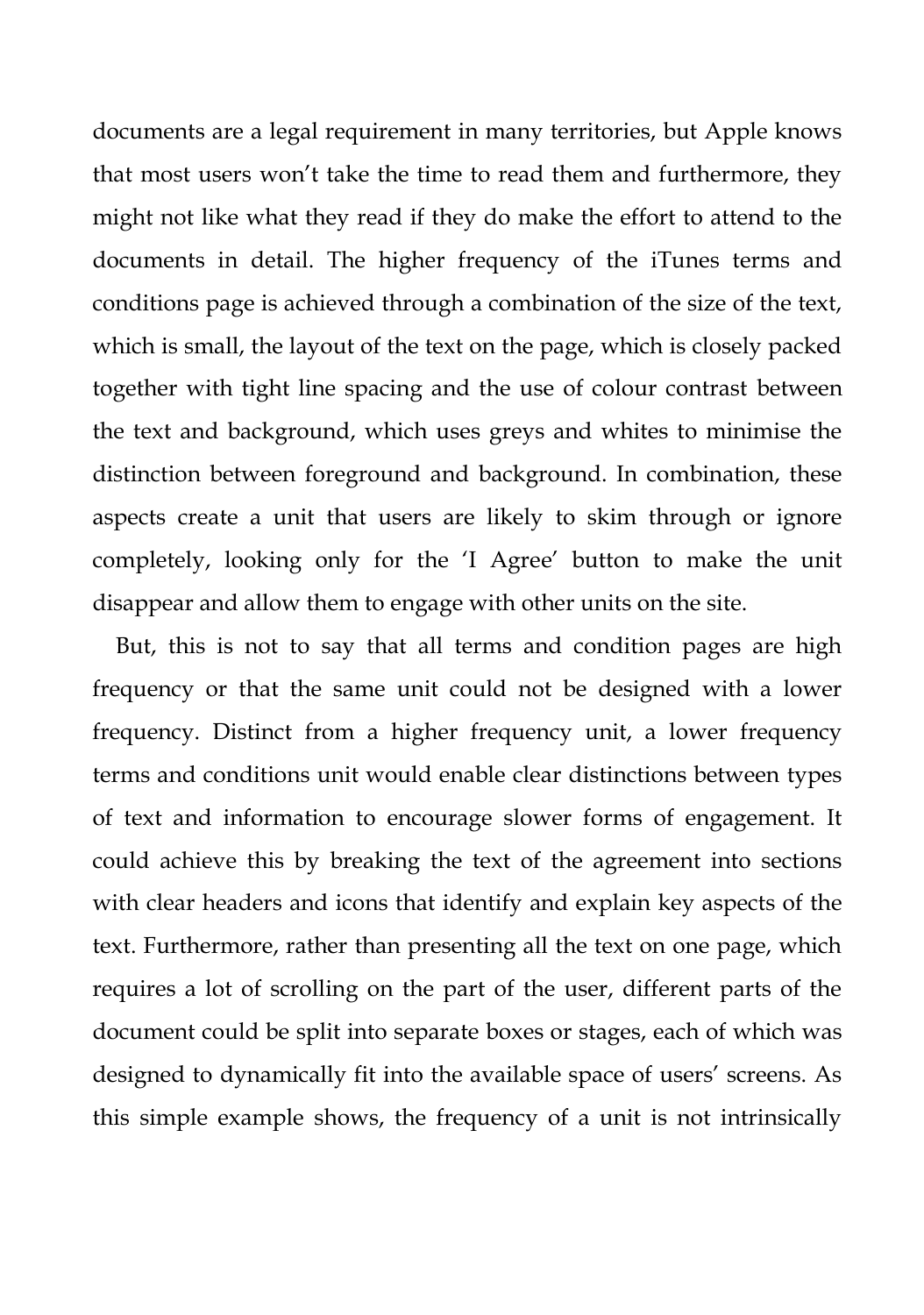linked to its function but can be actively modulated in an attempt to generate a range of responses from the user.

#### *Rhythmic articulation*

The third way of understanding how a unit communicates is in terms of its rhythmic articulation as either more staccato or legato. Analysing a unit's rhythmic articulation as either staccato or legato helps us understand how interfaces create experiences of connection and distinction between units in order to encourage feelings of effort or effortlessness. In music, legato means playing notes in a manner that is smooth and connected so that there appears to be no gap or distinction between successive notes or tones. Staccato means playing notes in a sharp, distinct and discontinuous manner with clear temporal gaps between successive notes. Playing a musical instrument such as a guitar, this would be expressed as the difference between strumming a set of strings and letting the sound from the strings ring out (legato) and plucking and then muting individual strings with your hand (staccato).

In relation to analysing interfaces, the term legato refers to how units are experienced as smooth and indivisible, compared to staccato, where units are experienced as jerky and divisible. For instance, consider the use of sliders, a common feature on many money and finance websites selling loans, mortgages and other financial products. More specifically, consider how sliders are used on the short-term credit website Wonga.com. The sliders on Wonga.com are two horizontal bars with a button on each bar that the user can manipulate left or right to decrease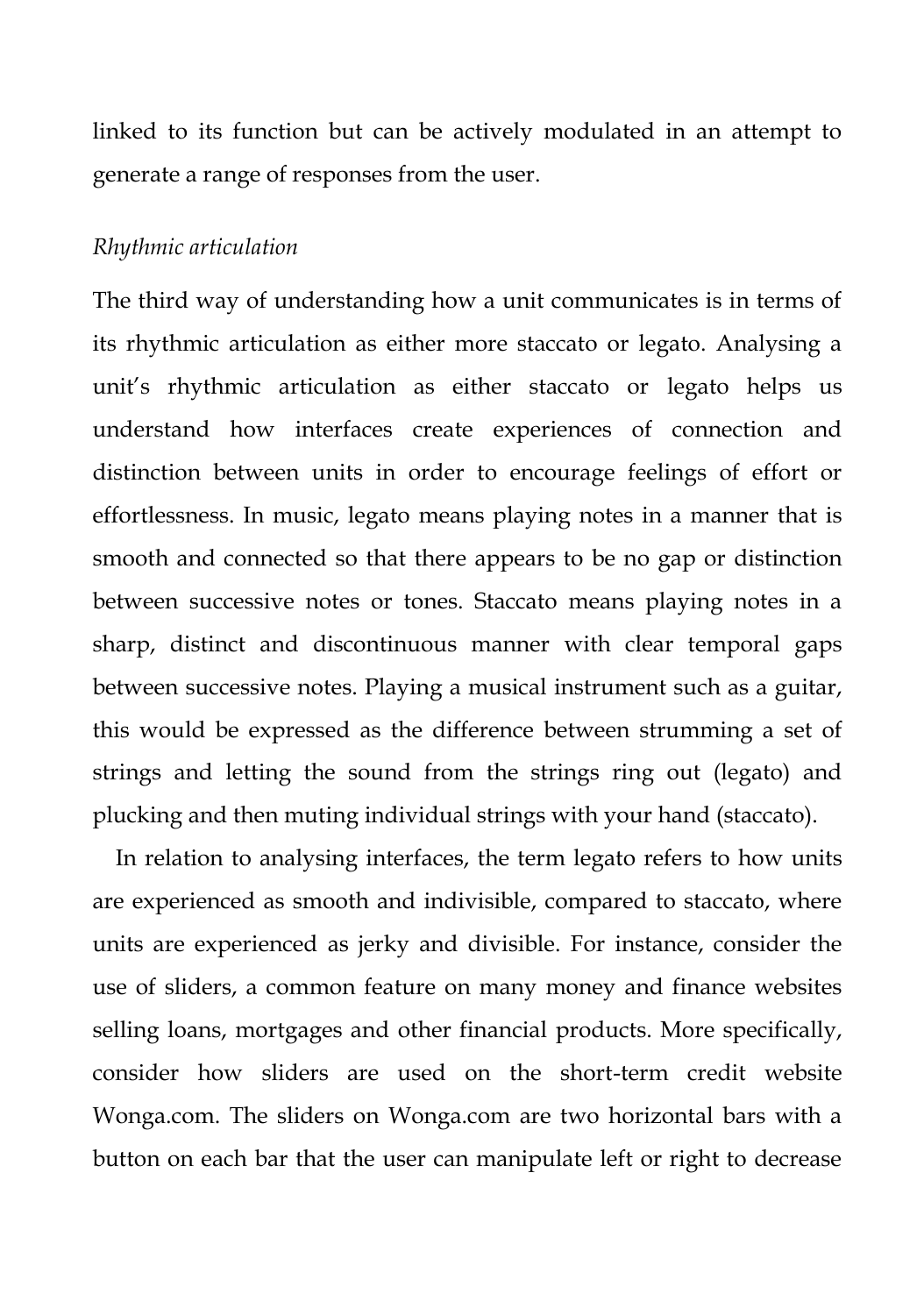or increase the amount of money they would like to borrow and how long they would like to borrow it for. The sliders on Wonga.com emit a very legato rhythmic articulation because as you drag the slider button with your finger when visiting the website on a smartphone, or mouse pointer when visiting on a desktop or laptop, it moves smoothly and indivisibly across the screen. This is very different from a competitor's credit website Longerloans.com, which uses a similar configuration of sliders. The slider unit on Longerloans.com moves in a much more staccato way. As one slides the buttons, they seem to click between different predefined points on the bar, which creates a sense of spatial and temporal distantiation between the units of money or time being selected. A language of legato and staccato vibrations allows us to analyse how these two simple differences might effect how people engage with and ultimately choose to apply for a loan with these companies. On one hand, the legato rhythm of the Wonga.com slider expresses a smooth feel that encourages interaction and a sense of effortlessness. This might give users reassurance that the whole application process will be as effortless as their engagement with the slider and thus encourage them to apply for a loan. The more staccato vibrations of the Longerloans.com slider, on the other hand, might create a sense of inertia or interruption and thus play some small part in discouraging people from applying for a loan (although we imagine this is certainly not the company's intention).

Another example to illustrate the distinction between the legato and staccato vibrations of units would be the use of vertical menus as a means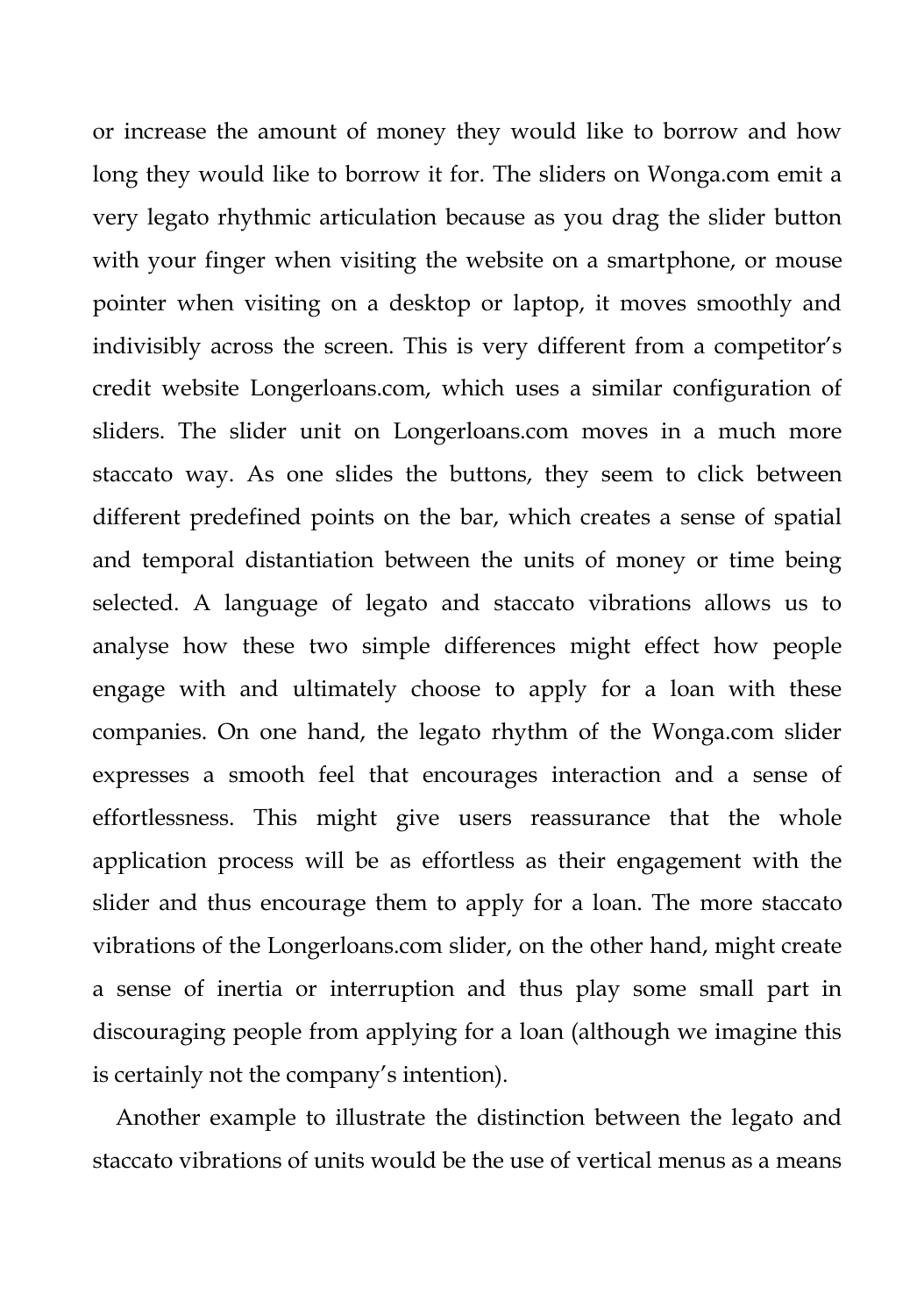of selecting and organising content. On iTunes, for example, a vertical menu on the library tab splits a user's library into 'Recently added', 'Artists', Albums' and 'Songs', among other categories. In order to navigate a music library through these categorical units, a user has to click between each of them individually. This would be an example of a staccato vibration as each menu can only be clicked one at a time, creating a haptic and visual distinction between different ways of organising the user's music content. As with the other types of vibration discussed above, staccato and legato vibrations are not only limited to forms of interactive movement or purely visual elements but can also be expressed through other sensory channels such as sound and sound effects. Returning to the Facebook iOS app, we can state that scrolling through the news feed feels very legato and this legato vibration is reinforced by a sound effect that plays when you hit the top of the page. Rather than stopping dead, the news feed item unit bounces as if carrying the momentum of your movement and makes a strange sucking and popping sound to emphasise the elasticity and smooth motion of the unit. However, if scrolling through to the top of the news feed resulted in a clicking sound, we could state that the unit expressed more of a staccato vibration. Regardless of the mechanism employed, what is important here is that modulating the rhythmic articulation of a unit shapes its distinctness from other units within the interface.

#### *Resonance*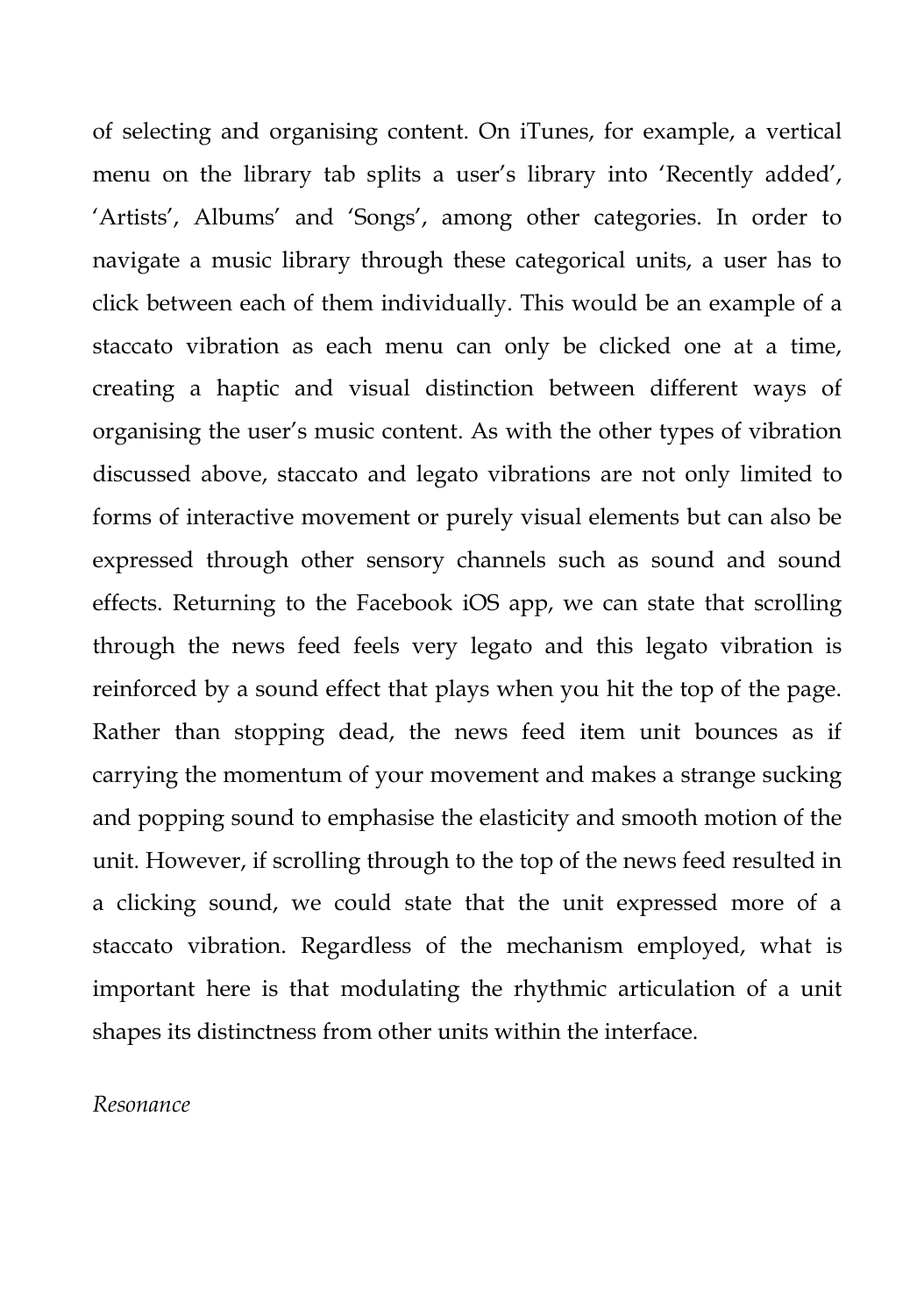The final aspect of a unit's vibration is its capacity to resonate with other vibrations that are not necessarily present within the interface itself. Developing Jewitt's work on digital multi-modal methods, understanding the resonance of units helps us analyse how interfaces attempt to draw upon users' experiences, memories and associations with other products and services and their everyday lives to make the interface more appealing or familiar.<sup>39</sup> When designed intentionally, a unit's resonance attempts to stimulate specific vibrations from users' bodies. A simple example of this is Wonga.com. Although a high-cost short-term credit website, Wonga.com's use of blue colours in the slider and logo units is clearly designed to mimic the colours used by established banks and financial institutions. Within Western society, the colour blue has a strong association with trust, loyalty and competence.<sup>40</sup> By utilising a blue logo throughout the interface, Wonga.com is designed to resonate with peoples' previous experiences of other financial institutions and in doing so transfer the affective sense of trust they might have for these businesses to Wonga.com itself. In turn, these resonances could create a feeling of positive familiarity and thus are presumably designed to encourage people to use Wonga.com over and above other competitors in the short-term credit market. Like all of the other forms of vibration, resonance is not simply linked to a particular aspect of a unit. While the colour of a unit might create resonant vibrations in some instances, in others, resonance might be generated through the shape or size of an icon or button and thus be experienced on a haptic level. For instance, perhaps a slider feels just like a slider on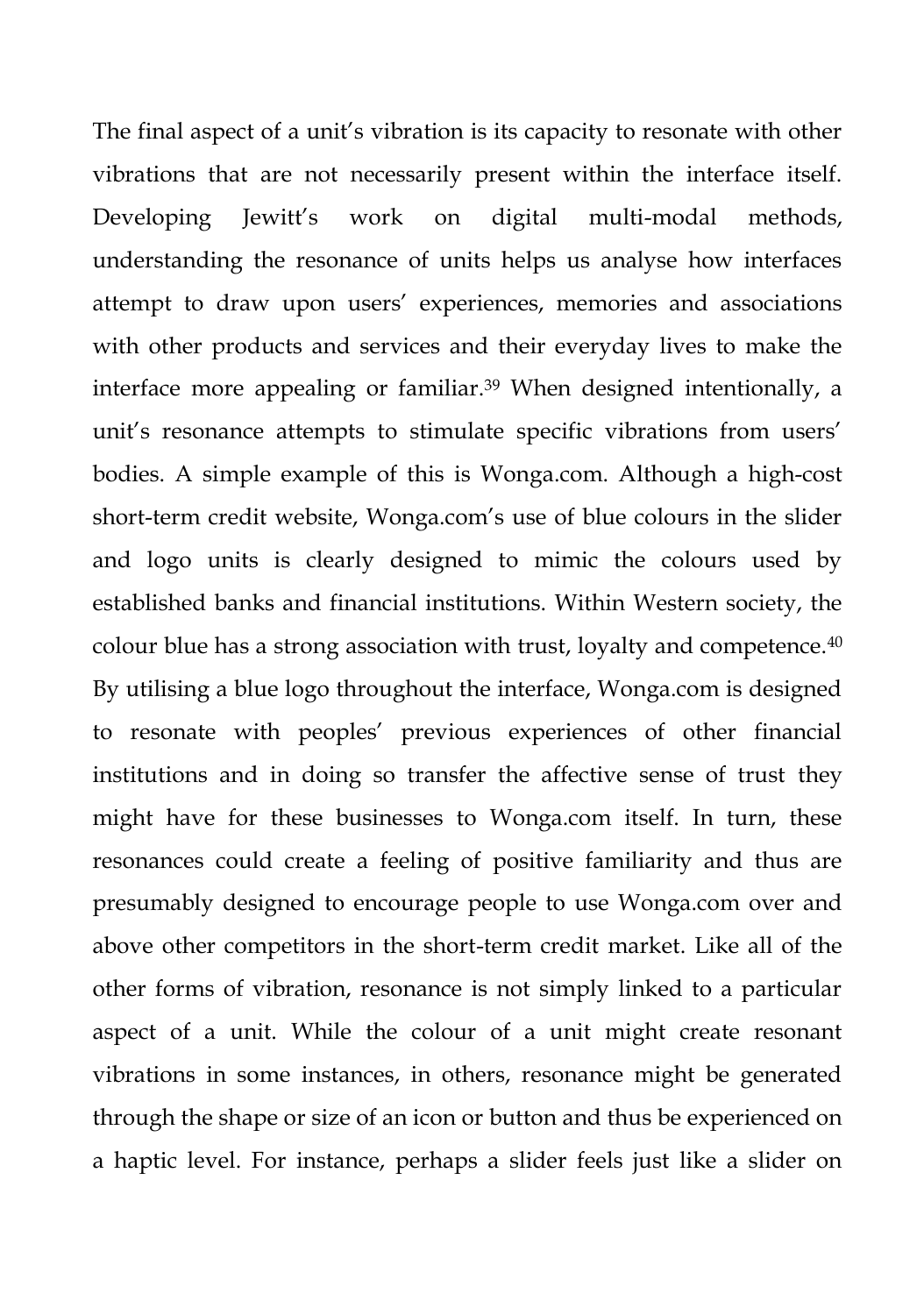another website that a user is familiar with, which comforts and reaffirms their decision to use the new site. In any case, resonance is one way that a unit's vibrations can be organised to attempt to create links between previously unconnected elements and so shape how users engage with and respond to a range of interfaces.

#### **Tone**

Now we have established how to identify the units that make up interfaces and how they communicate with each other and the user; this allows us to demonstrate how the various aspects of a unit's vibrations are designed to shape what could be called that unit's overall tone. For our purposes, tone can be defined as the effect created by a combination of vibrations and how these combinations are designed to shape intuitive and usually un-reflected upon forms of response and action from users of an interface.<sup>41</sup> While the previous section focused on individual aspects of a unit's vibration, units express multiple forms of vibration and the specific combinations of amplitude, frequency, rhythmic articulation and resonance shape the overall tone of the unit. Indeed, if we take the language of vibration seriously hundreds of different permutations of vibrations and thus tones are possible, which allow us to understand how many different units are arranged in an attempt to prime and shape user responses to interfaces in different ways.

To make sense of this idea of tone, let us return to the iOS Facebook app's reaction unit that we discussed in the previous section. We could name the overall tone of this unit as playful or inviting. This particular tone is constituted by the way various aspects of its vibration are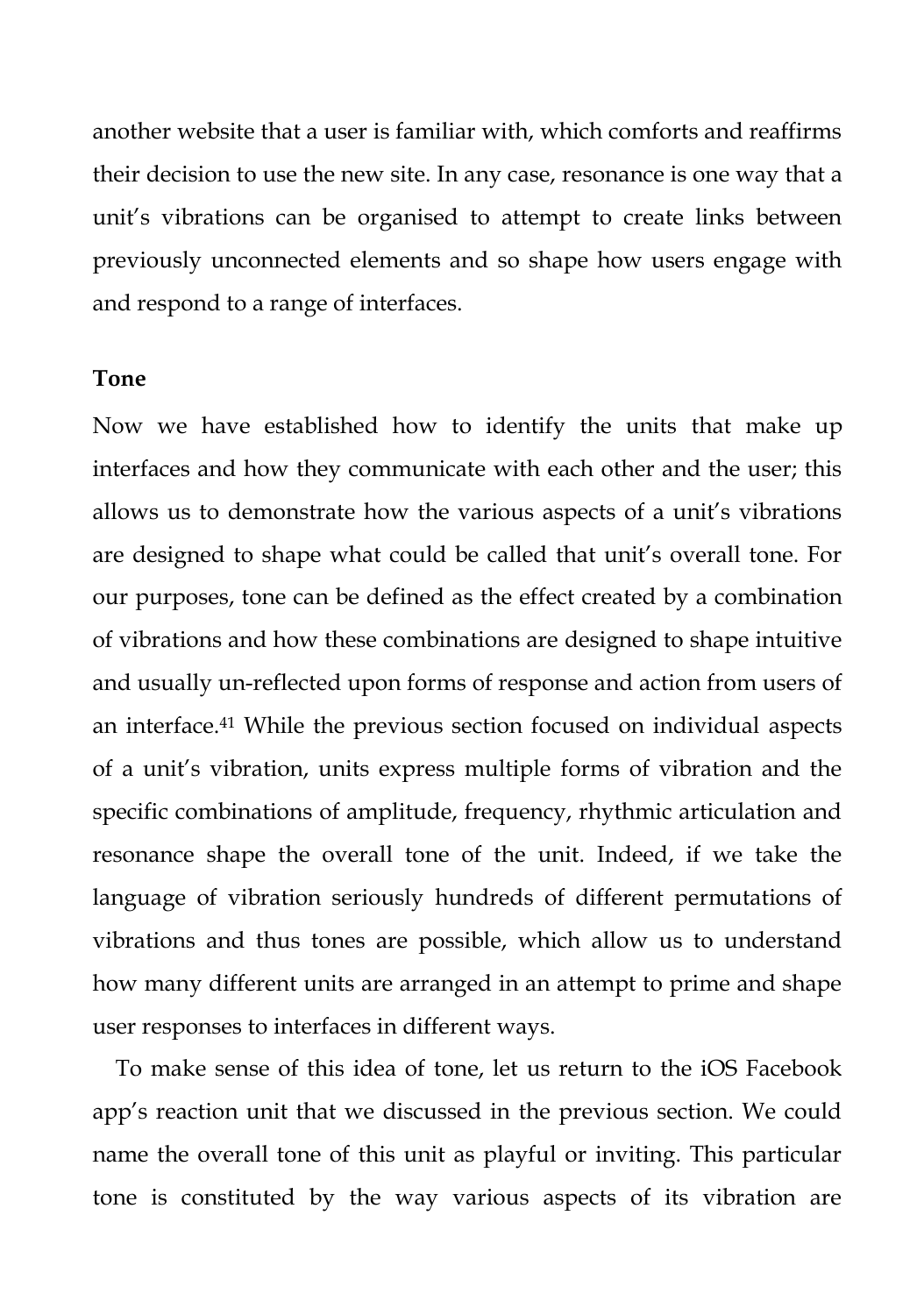organised. For example, the reaction unit could be said to express a strong amplitude, through the way the animation of the emoji faces invites interaction. The winking, nodding and smiling emoji's call out to the user, effectively asking them to slide their finger along the unit to select one. When the user does select a face, this increases the size of the face, thus amplifying its presence within the unit. At the same time, this unit also expresses low-frequency vibrations through the speed and repetition of the animations of the emoji faces. When opening the unit, each face expresses an emotion through moving its mouth, eyes and so on. This animation is around 2 seconds in length and loops continuously, regardless of whether the user is selecting that particular face. This encourages the user to spend a little time examining what each face does, before choosing a particular reaction to add to their Facebook post. Alongside this, the reaction unit also generates staccato vibrations through the yellow colour of each emoji, which is clearly distinguished from the white background upon which the emojis sit. This enables users to clearly differentiate between the emojis and pick an individual emoji without confusion. Finally, the reaction unit emits strong resonant vibrations through the way the faces draw upon pre-existing emoji design conventions (e.g. their circular yellow design). This resonance might create a sense of ease and familiarity for the user because they are used to seeing and using emojis on other sites and apps, such as the Apple message app, the Skype app or the Snapchat app, and therefore increase the likelihood of individuals using this feature on Facebook.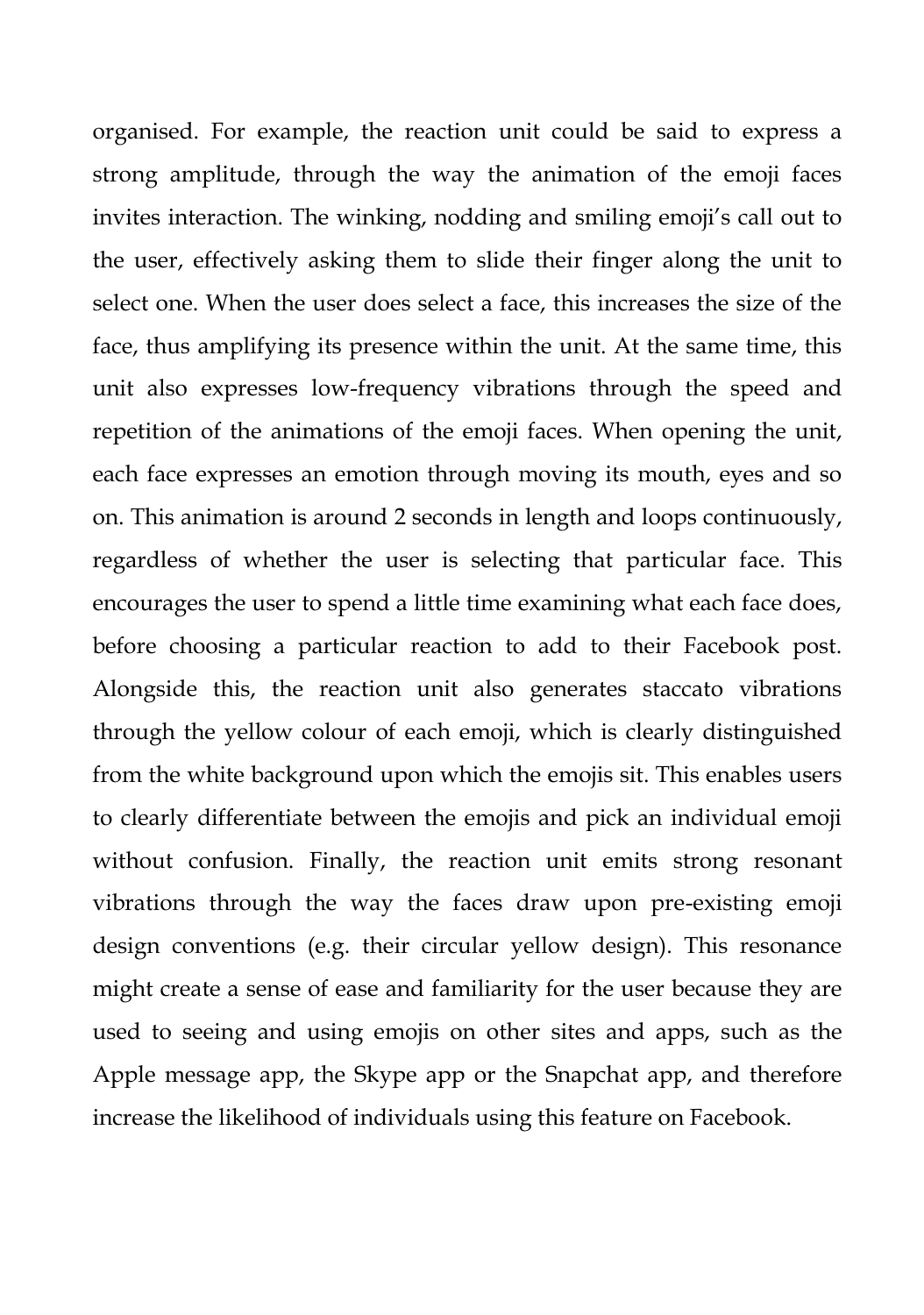From this example, it is clear that the particular arrangement of vibrations of a unit, the tone these vibrations express and how the tones of various units work together are not accidental. Each unit and its tones are actively designed to work together to shape or prime specific responses or actions to potentially occur. In the Facebook reaction unit, the emoji faces are designed to encourage their use, thus increasing engagement with items on users' feeds, including paid adverts. From a design perspective, then, changing just a single aspect of a unit's vibration can in turn alter the unit's tone. For instance, if the designers at Facebook decided to increase the speed of the emoji reaction animations, this would alter the frequency of vibrations of the unit. Lower frequency vibrations would become higher frequency as the emoji animation looped more quickly, which might alter the tone of the unit. Rather than expressing a playful tone, the unit might express a tone of irritation as users were unable to perceive what animations the emojis were expressing as they looped too quickly. In turn, if one were to alter two or three aspects of the reaction unit's vibrations, you might end up with a very different tone. Playfulness could become irritation, could become frustration, could become anxiety and so on.

It is important to note here that in the same way that naming a unit and deciding whether something is internal or external to a unit is dependent on the kind of question the researcher is asking, the name of the tone of the unit is also partially open to the interpretation of the user or researcher. What one researcher may term warmth another might term openness. What matters less here is the name given to the tone, than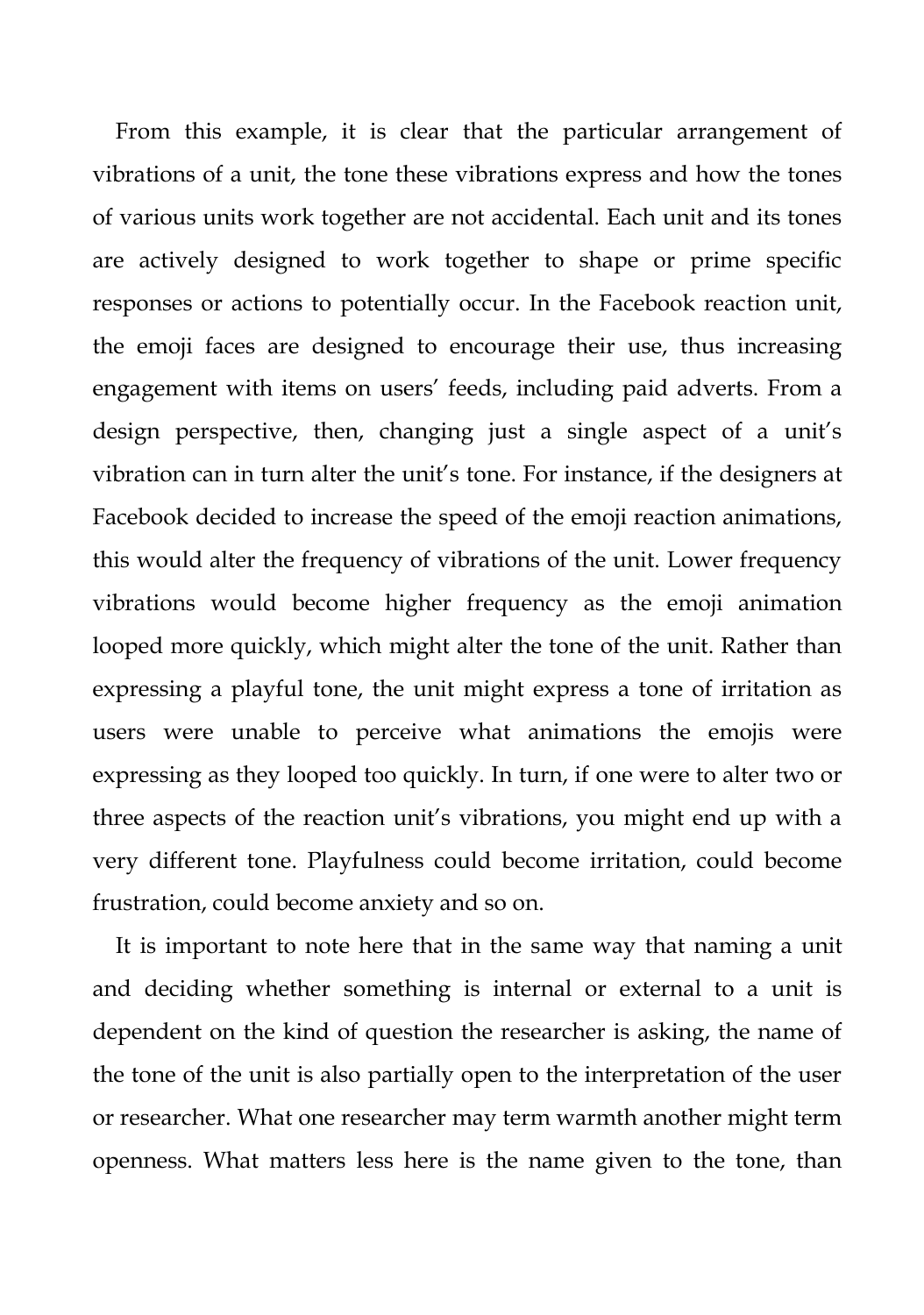identifying and being able to account for the specific vibrations that produce that tone. One cannot say that the tone of a unit will always create a response that mirrors the intention of the tone, but one can point to what the interface is trying to communicate and how it communicates this in ways that are not reducible to the particular content of a unit (such as image, sound or text).

#### **Conclusion: modulating action**

This article is one response to a problem that animates contemporary cultural geography: that new cultural objects are emerging which place in question the habits and practices of analysis that composed the 'new' cultural geography. Leaving aside whether or not cultural objects were ever stable and self-contained, we agree with and start from Rose's call to attend to the specificity of digital technology as a form and force of mediation now inseparable from everyday living. While approaches that repurpose existing qualitative methods or develop new methods to disclose the operation of machinic life are timely and necessary, our method is a response to a problem that both approaches circle but ultimately bypass: how digital interfaces condition without determining action. Learning from existing visual and digital methods, a postphenomenological approach attempts to stay in a difficult space between celebrating the voluntarism of human users and decrying or wondering at the hidden manipulations of the technical. In this space, we take as the task of research to understand the specifics of digital modulation, or, put differently, how interfaces shape and guide without wholely determining action. Our emphasis is not, then, on what an interface represents – what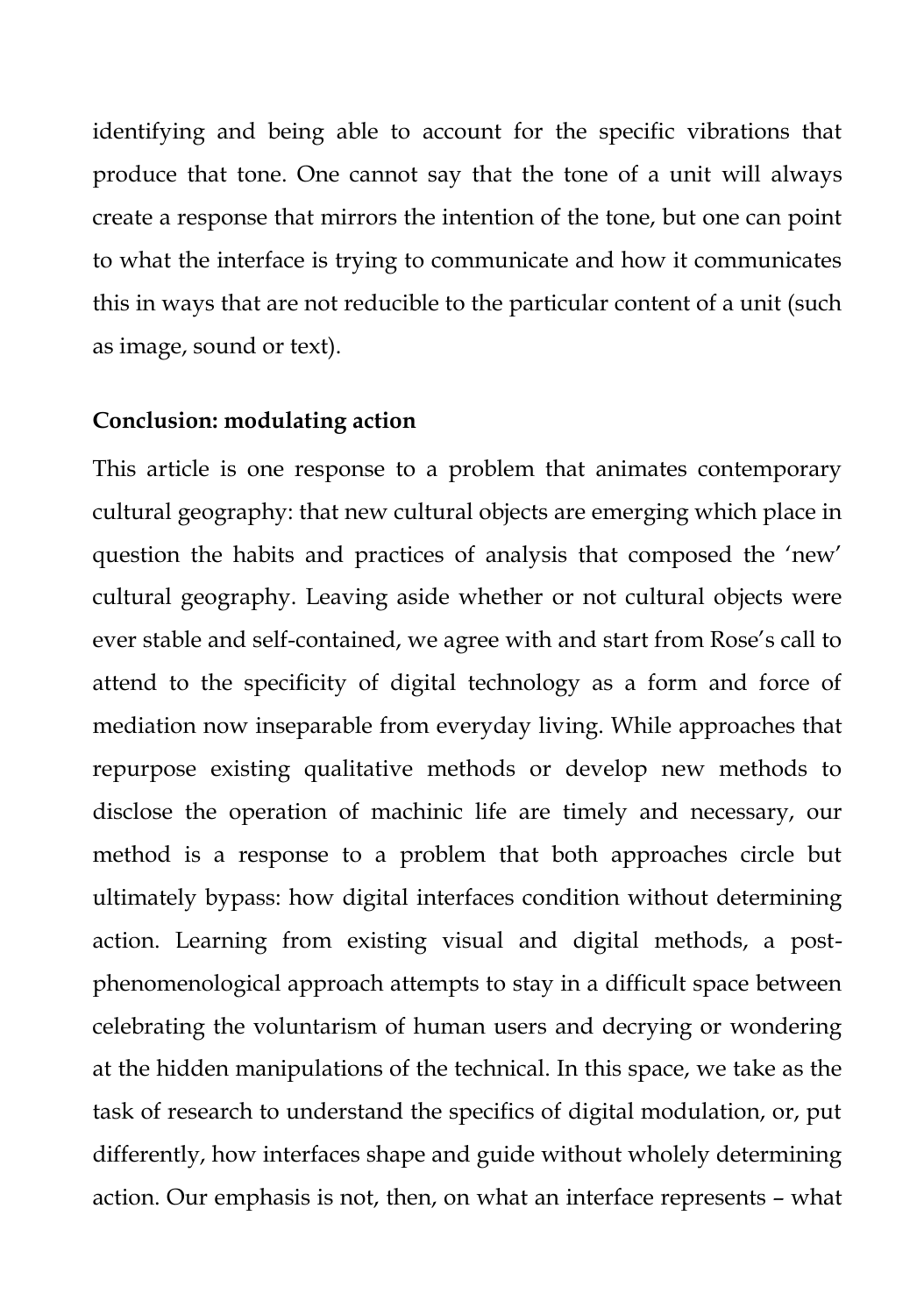it stands in for and masks or hides. Instead, we are interested in what interfaces might do, in their efficacy in relation to forms of (non)human action.

In response to this problem, we have offered a series of concepts that are disclosive in aim – they attempt to disclose the specific operation of interfaces in relation to other technical objects and through people's encounters with digital devices. Crucially, this vocabulary allows us to describe how interfaces shape and guide action without returning to a presumption of manipulation. While this article has focused on how to research the mode of operation of interfaces, it opens up further questions for considering the habitual (or not) encounters and thus relations between people and interfaces, or, in the terms of this article, ethnographies of units, vibrations and tones. In relation to interfaces specifically, thinking sonically allows us to consider how the multiple forms of communication between units, which we have termed vibrations, attempt to construct particular ideal forms of response from the user, but cannot determine what the user does, due to the complexity of these communications. Furthermore, identifying various aspects of vibration allows us to analyse subtle variations in visually similar units, such as sliders or drop-down menus in order to think through their effects in ways that are specific to particular interfaces.

Allowing an analysis of very different interfaces, the concepts of unit, vibration and tone lead us to a procedure for researching digital interfaces. Like any procedure, we offer it in the hope of use, critique and revision: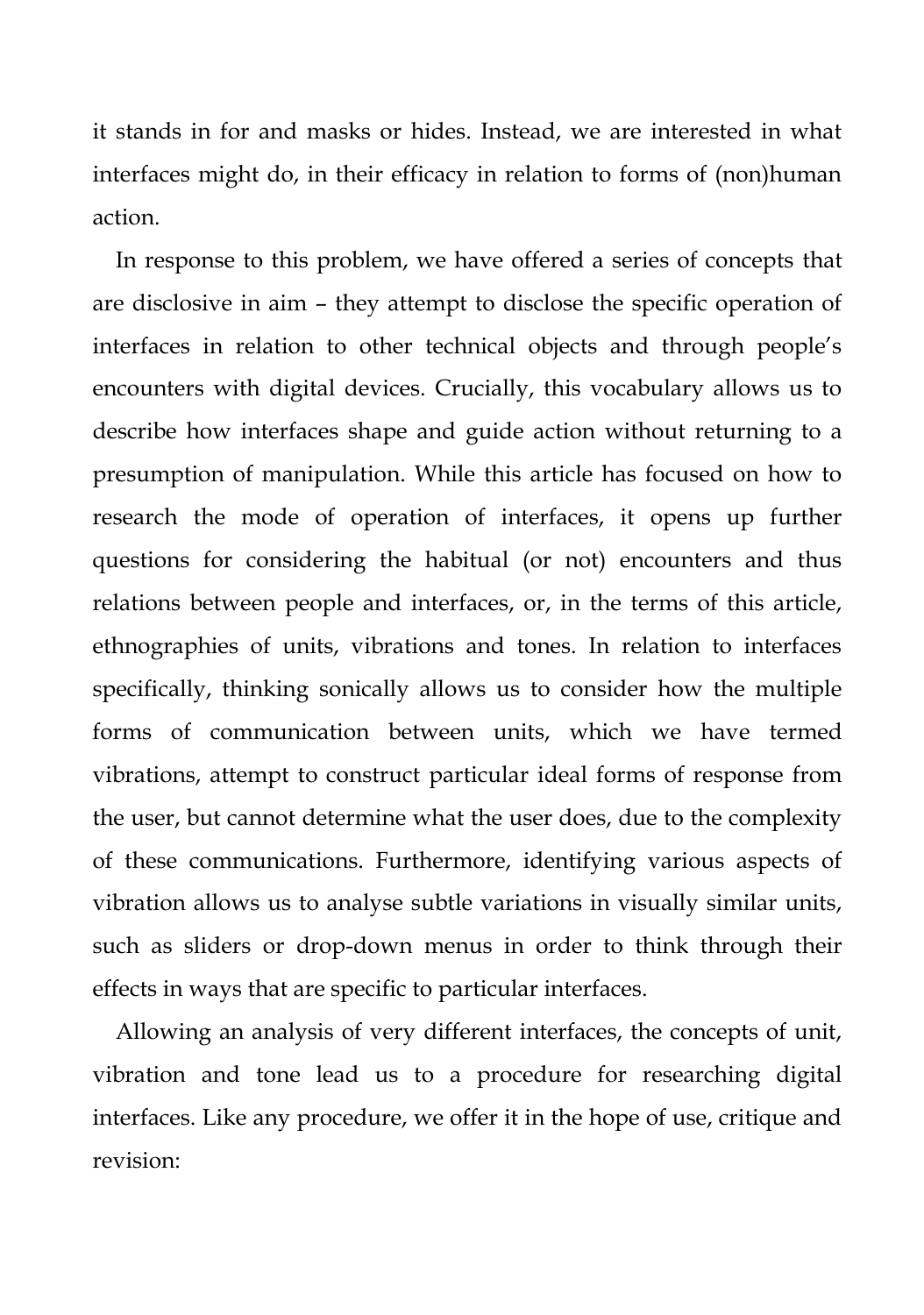1. Unit

What makes up an interface?

- Identify and differentiate between the modular 'units' (maps, graphs, images, texts, buttons, sounds, haptic feedback etc) that make up a digital interface.
- Determine which units are to be focused on.
- 2. Vibration

How do units relate to each other and users?

- a) Amplitude
- What type of interaction do units encourage and discourage (e.g. quick click through, attention)?
- Through what discursive and extra-discursive means do units encourage or discourage interaction (e.g. colour, sound, volume and tone)?

# b) Frequency

- How do units encourage speed or slowness and for what end (e.g. speed used to minimise reflection on part of user)?
- Through what means are faster or slower modes of engagement enabled (e.g. size of text, amount of scrolling on page, length of audio effect)?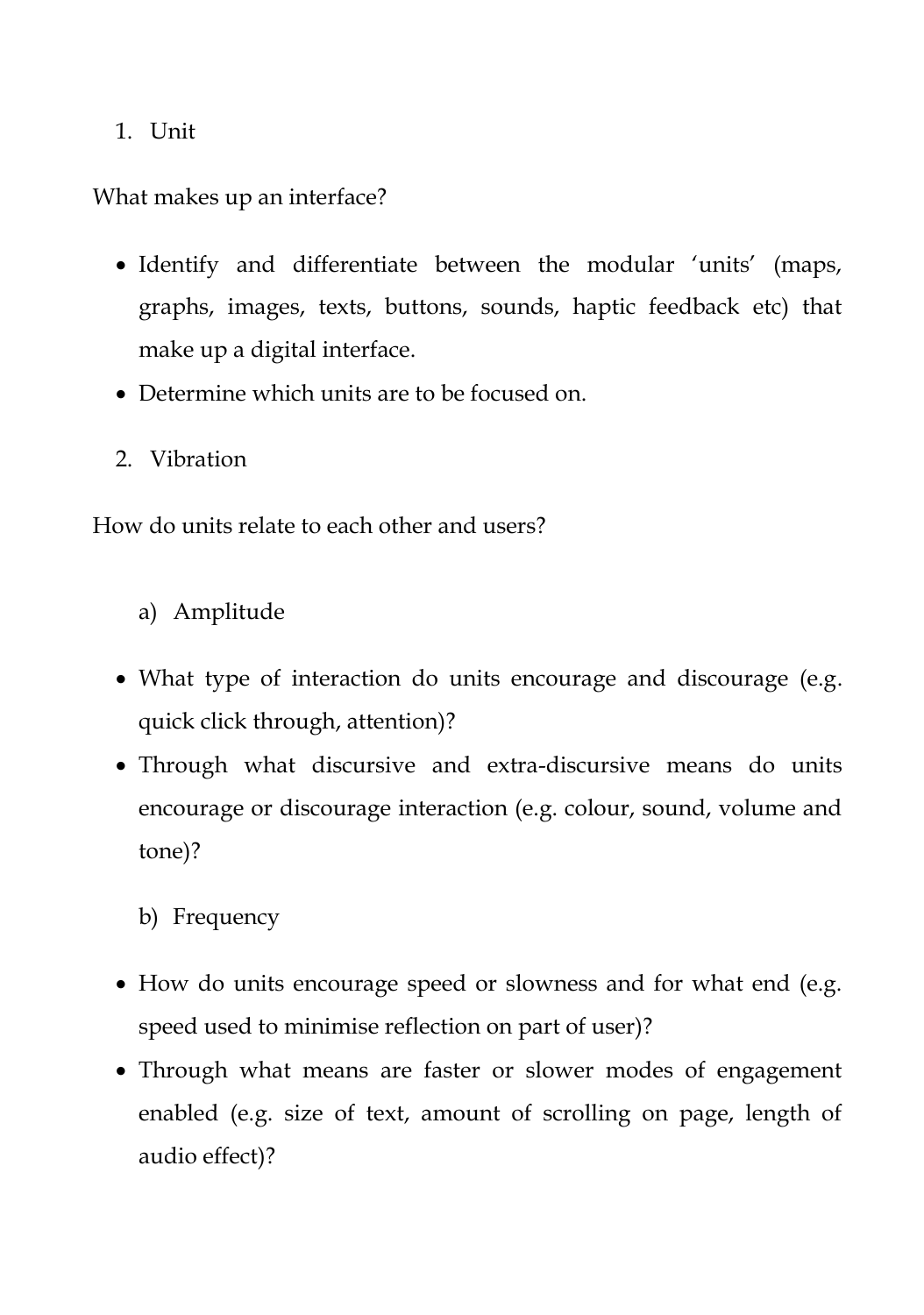- c) Rhythmic articulation
- What rhythms of engagement do units encourage and discourage (e.g. smooth or stilted forms of viewing or clicking)?
- How do these rhythms create senses of connection and disconnection between various units in the interface and cultivate feelings of effort or effortlessness (e.g. colours or sounds used to create feelings of weight or grip when scrolling or clicking)?

d) Resonance

- What associations or connections beyond the interface are made present through units and how are those associations made present (e.g. how do units utilise particular elements from other products and services to create similar feelings or affects)?
- 3. Tone

What is the overall 'feel' of an interface (or of an arrangement of units that compose part of an interface)?

 How are different overall effects produced through particular permutations of vibration?

# **Funding**

The research reported in this paper was supported by the award of an ESRC standard grant 'Digital Interfaces and Debt: understanding mediated decision making processes in high cost short term credit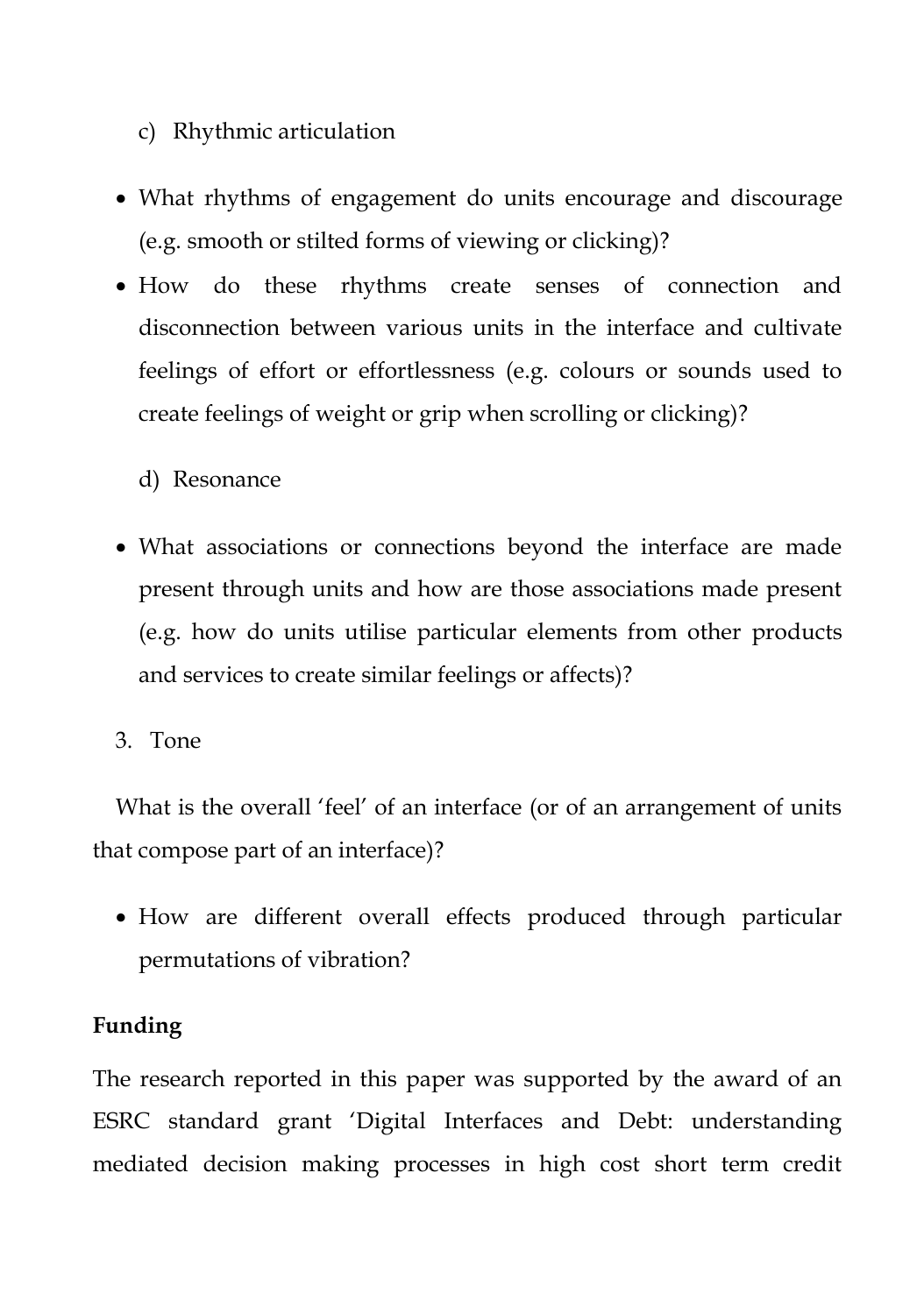products' (grant number: ES/N012666/1). Dr Ash (PI), Prof Anderson (Co-I), Dr Gordon (RA), Prof Langley (Co-I).

#### **Notes**

1. See D.MacKenzie, *An Engine, Not a Camera: How Financial Models Shape Markets* (Cambridge: MIT Press, 2008); P.Langley and A.Leyshon, 'Platform Capitalism: The Intermediation and Capitalisation of Digital Economic Circulation', *Finance and Society*, EarlyView, 2016, pp. 1–21; N.O'Grady, 'Data, Interface, Security: Assembling Technologies That Govern the Future', *Geoforum*, 64, 2015, pp. 130–7; L.Amoore, 'Data Derivatives: On the Emergence of a Security Risk Calculus for Our Times', *Theory, Culture and Society*, 28, 2011, pp. 24–43; B.Anderson and R.Gordon, 'Government and (Non)Event: The Promise of Control', *Social & Cultural Geography*, 18, 2016, pp. 1–20; C.Gerlitz and A.Helmond, 'The Like Economy: Social Buttons and the Data-Intensive Web', *New Media & Society*, 15(8), 2013, pp. 1348–65; A.Leszczynski, 'Spatial Media/Tion', *Progress in Human Geography*, 39, 2014, 729–51; M.W.Wilson, 'Location-Based Services, Conspicuous Mobility, and the Location-Aware Future', *Geoforum*, 43, 2012, pp. 1266–75; C.Wilmott, 'Small Moments in Spatial Big Data: Calculability, Authority and Interoperability in Everyday Mobile Mapping', *Big Data & Society*, 3, 2016, DOI: 10.1177/2053951716661364; C.Wilmott, 'In-between Mobile Maps and Media Movement', *Television & New Media*, 18(4), 2016, 320–35; N.Tkacz, *Wikipedia and the Politics of Openness* (Chicago: University of Chicago Press, 2014); J.Ash, *The Interface Envelope: Gaming, Technology,*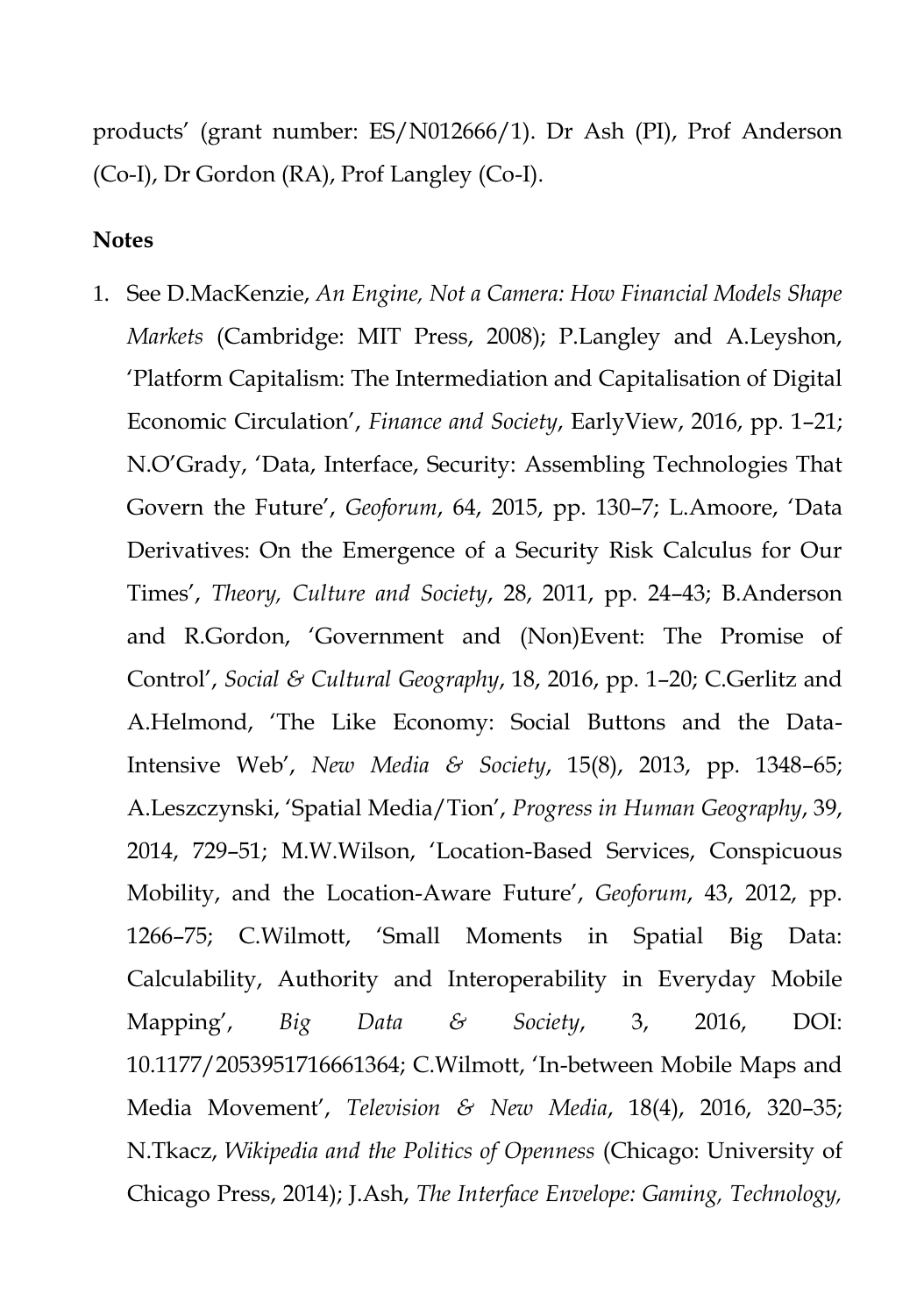*Power* (New York: Bloomsbury Publishing, 2015); G.Rose, M.Degen and C.Melhuish, 'Networks, Interfaces, and Computer-Generated Images: Learning from Digital Visualisations of Urban Redevelopment Projects', *Environment and Planning D: Society & Space*, 32, 2014, pp. 386–403.

- 2. R.Rogers, *Digital Methods* (Cambridge: MIT Press, 2013).
- 3. G.Rose, *Visual Methodologies: An Introduction to Researching with Visual Materials* (Thousand Oaks: SAGE, 2016).
- 4. A.C.Garcia, A.I.Standlee, J.Bechkoff and Y.Cui, 'Ethnographic Approaches to the Internet and Computer-Mediated Communication', *Journal of contemporary ethnography*, 38, 2009, pp. 52– 84; R.V Kozinets, *Netnography: Doing Ethnographic Research Online* (Thousand Oaks, CA: SAGE, 2010); C.Thurlow and K.Mroczek, *Digital Discourse: Language in the New Media* (Oxford: Oxford University Press on Demand, 2011); N.Bruno, M.Bertamini and F.Protti, 'Selfie and the City: A World-Wide, Large, and Ecologically Valid Database Reveals a Two-Pronged Side Bias in Naïve Self-Portraits', *PLoS ONE*, 10, 2015, pp. e0124999; A.Tifentale and L.Manovich, *Selfiecity: Exploring Photography and Self-Fashioning in Social Media* (Berlin: Springer, 2015), pp. 109–22.
- 5. See M.Dodge and R.Kitchin, 'Flying through Code/Space: The Real Virtuality of Air Travel', *Environment and Planning A*, 36, 2004, pp. 195–211; R.Kitchin, 'Big Data and Human Geography Opportunities, Challenges and Risks', *Dialogues in Human Geography*, 3, 2013, pp. 262– 7; R.Kitchin, *The Data Revolution: Big Data, Open Data, Data*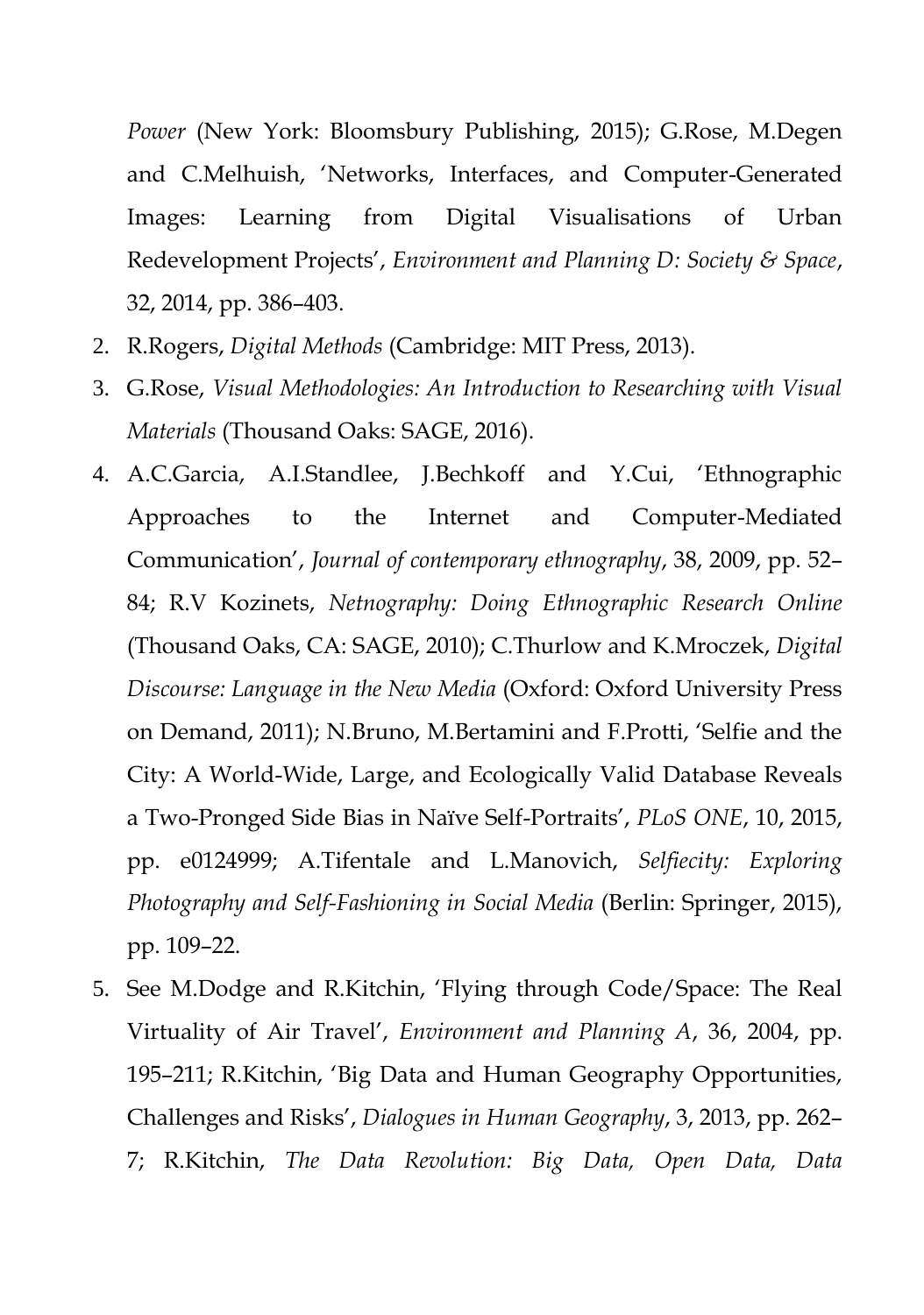*Infrastructures and Their Consequences* (Thousand Oaks: SAGE, 2014); R.Kitchin, 'Big Data, New Epistemologies and Paradigm Shifts', *Big Data & Society*, 1, 2014, DOI: 10.1177/2053951714528481; L.Amoore and V.Piotukh (eds), *Algorithmic Life: Calculative Devices in the Age of Big Data* (London: Routledge, 2016); C.Gerlitz and C.Lury, 'Social Media and Self-Evaluating Assemblages: On Numbers, Orderings and Values', *Distinktion: Scandinavian Journal of Social Theory*, 15, 2014, pp. 174–88.

- 6. G.Rose, 'Rethinking the Geographies of Cultural 'Objects' through Digital Technologies Interface, Network and Friction', *Progress in Human Geography*, 40(3), 2015, pp. 334–51.
- 7. N.Marres and C.Gerlitz, 'Interface Methods: Renegotiating Relations between Digital Social Research, STS and Sociology', *The Sociological Review*, 64, 2016, pp. 21–46.
- 8. Gerlitz and Helmond, 'The Like Economy'.
- 9. J.Deville and L.Velden, 'Seeing the Invisible Algorithm: The Practical Politics of Tracking the Credit Trackers', in L.Amoore and V.Piotukh (eds), *Algorithmic Life* (London, Routledge, 2016), p. 88.
- 10. S.Elwood and A.Leszczynski, 'Privacy, Reconsidered: New Representations, Data Practices, and the Geoweb', *Geoforum*, 42, 2011, pp. 6–15.
- 11. J.Bates, Y.-W.Lin and P.Goodale, 'Data Journeys: Capturing the Socio-Material Constitution of Data Objects and Flows', *Big Data & Society*, 3, 2016, DOI: 10.1177/2053951716654502.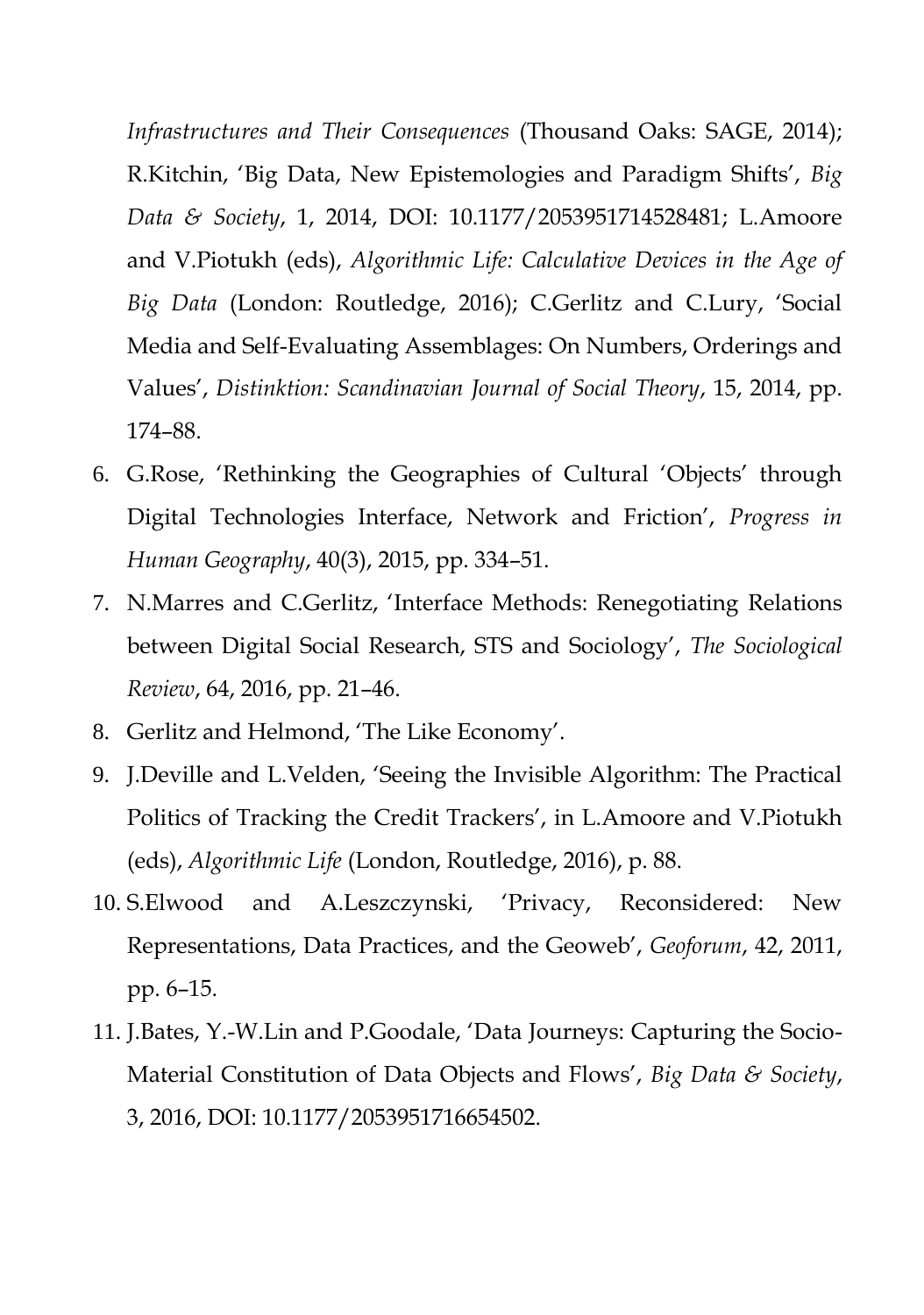- 12. M.Zimmer, 'The Externalities of Search 2.0: The Emerging Privacy Threats When the Drive for the Perfect Search Engine Meets Web 2.0', *First Monday*, 13, 2008.
- 13. J.Murdoch, *Post-Structuralist Geography: A Guide to Relational Space* (Thousand Oaks: SAGE, 2005), p. 6.
- 14. J.Clark, *Tapworthy: Designing Great iPhone Apps* (Sebastopol: O'Reilly Media, 2010).
- 15. N.Eyal and R.Hoover, *Hooked: How to Build Habit-Forming Products* (London: Penguin Publishing Group, 2014), p. 1.
- 16. On modulation more broadly, see G.Deleuze, 'Postscript on the Societies of Control', *October*, 59, 1992, pp. 3–7.
- 17. B.Light, J.Burgess and S.Duguay, 'The Walkthrough Method: An Approach to the Study of Apps', *New Media & Society*, 2016, DOI: 10.1177/1461444816675438.
- 18. C.Jewitt, 'Multimodal Methods for Researching Digital Technologies', in C.Jewitt, B.Brown and S.Price (eds) *The SAGE Handbook of Digital Technology Research* (Thousand Oaks: SAGE, 2013), pp. 250–65, p. 251.
- 19. For instance, see M.B.N.Hansen, *Feed Forward: On the Future of Twenty First Century Media* (Chicago: Chicago University Press, 2015); N.Thrift, 'Remembering the Technological Unconscious by Foregrounding Knowledges of Position', *Environment and Planning D: Society and Space*, 22, 2004, pp. 175–90.
- 20. Jewitt, 'Multimodal Methods for Researching', pp. 250–65, p. 250.
- 21. Light et al., 'The Walkthrough Method', p. 11.
- 22. Bates et al., 'Data Journeys', p. 9.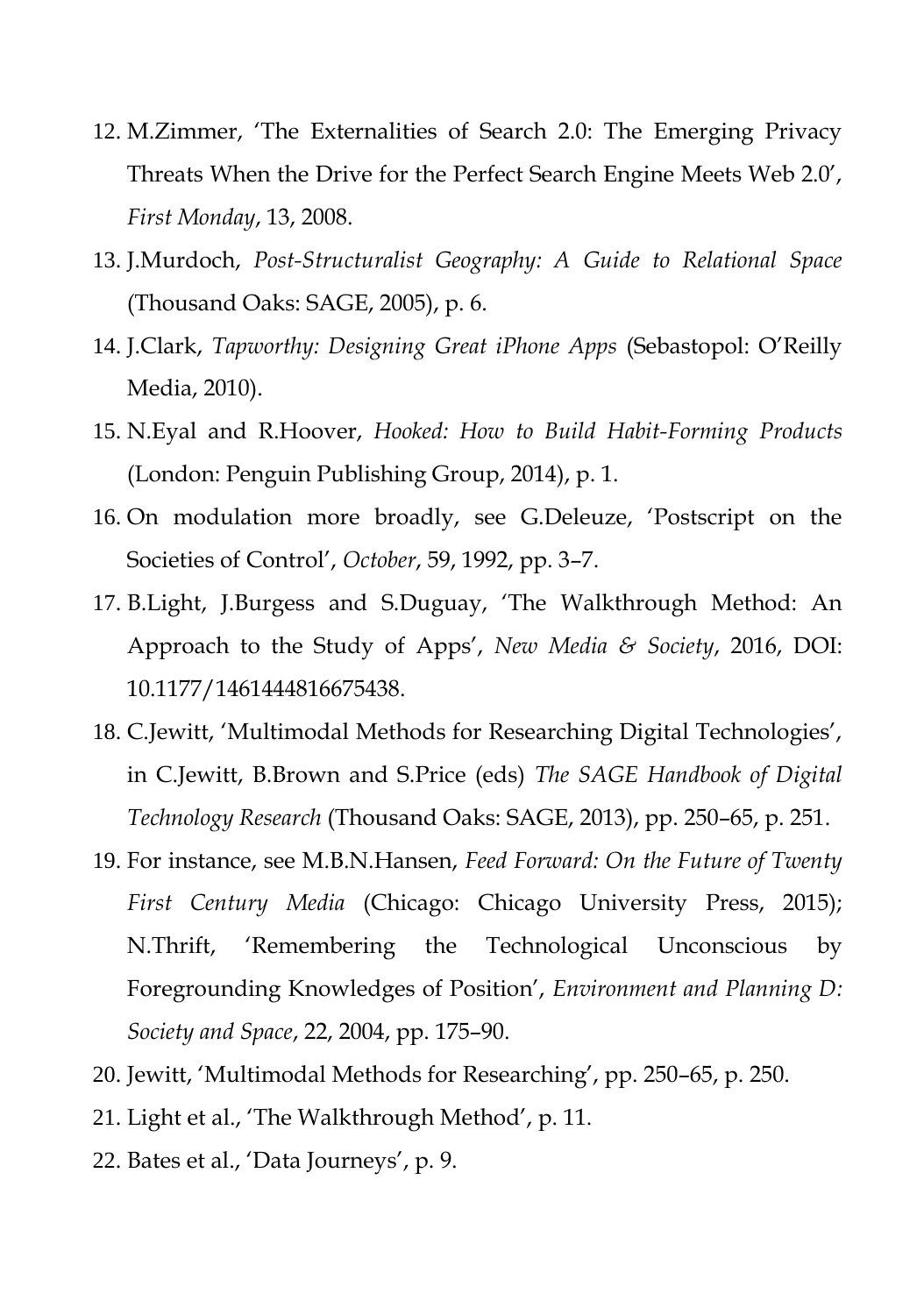- 23. In geography see: J.Ash and P.Simpson, 'Geography and Post-Phenomenology', *Progress in Human Geography*, 40(1), 2014, pp. 48–66; D.P.McCormack, 'The Circumstances of Post‐Phenomenological Life Worlds', *Transactions of the Institute of British Geographers*, 42(1), 2016, pp. 2–13. On post-phenomenology more broadly see, D. Ihde, *Postphenomenology and Technoscience: The Peking University Lectures (New York: SUNY Press, 2009).*
- 24. S.Shaviro, *The Universe of Things: On Speculative Realism* (Minneapolis: University of Minnesota Press, 2014).
- 25. G.Harman, *The Quadruple Object* (Lanham: National Book Network, 2011).
- 26. J.Ash, *Sensation, Networks, and the Gif: Toward an Allotropic Account of Affect* (ed. K.Hillis, S.Paasonen and M.Petit, Cambridge: MIT Press, 2015), pp. 119–35.
- 27. S.Engelmann, 'More-than-Human Affinitive Listening', *Dialogues in Human Geography*, 5, 2015, pp. 76–9; S.Engelmann, 'Toward a Poetics of Air: Sequencing and Surfacing Breath', *Transactions of the Institute of British Geographers*, 40, 2015, pp. 430–44; D.P.McCormack, *Refrains for Moving Bodies: Experience and Experiment in Affective Spaces* (Durham: Duke University Press, 2013).
- 28. M. Gallagher, 'Sound as Affect: Difference, Power and Spatiality', *Emotion, Space and Society*, 20, 2016, pp. 42–8.
- 29. Gallagher, 'Sound as Affect', p. 44.
- 30. Gallagher, 'Sound as Affect', p. 44.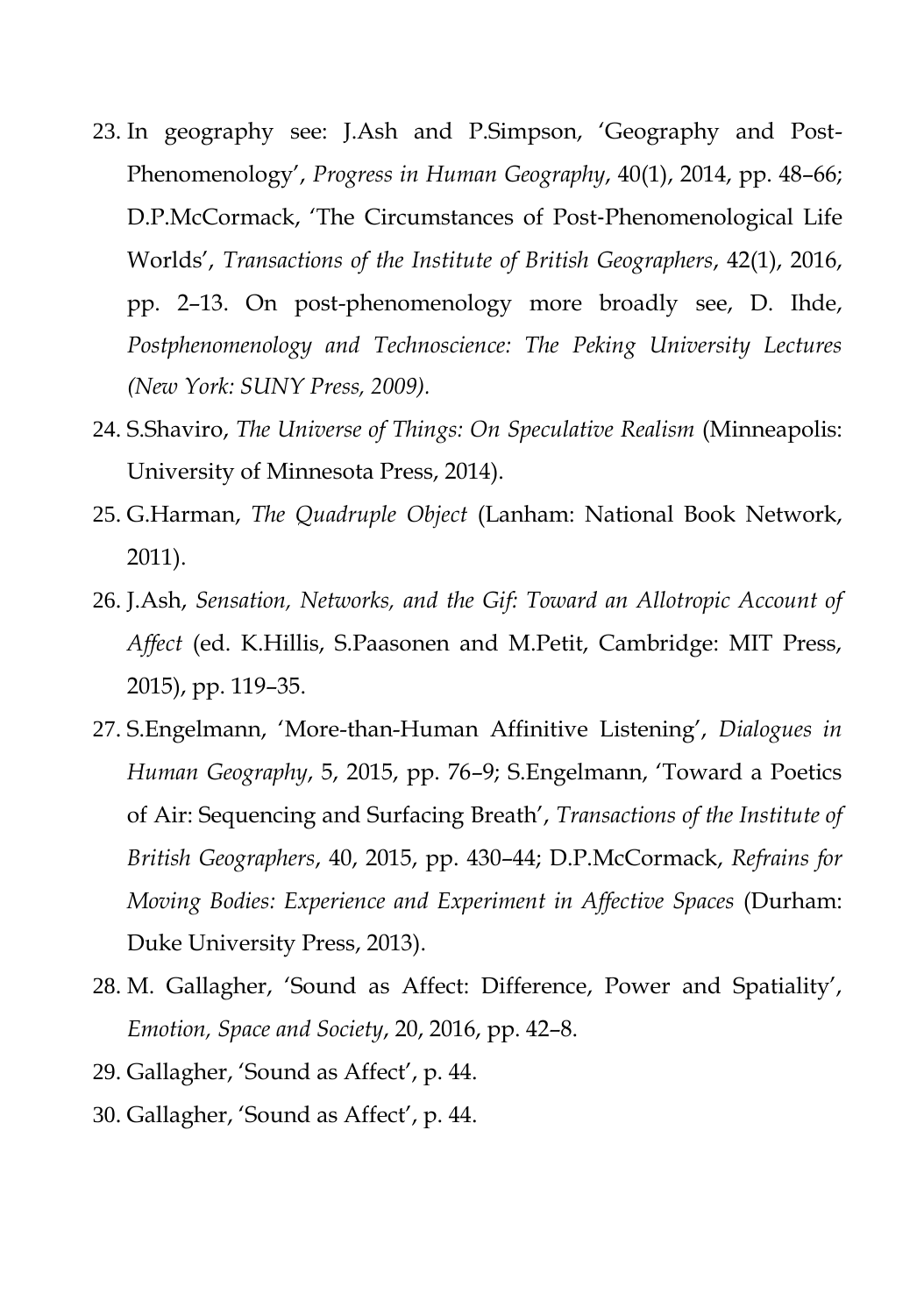- 31. G.Deleuze and F.Guattari, *What Is Philosophy?* (London: Verso, 1994), pp. 24, 27.
- 32. Deleuze and Guattari, *What Is Philosophy?* p. 23.
- 33. L.Manovich, *The Language of New Media* (Cambridge, MIT Press, 2001), pp. 51–2.
- 34. V.Friedman, '10 Principles of Effective Web Design', *Smashingmagazine.com*, 31 January 2008 <https://www.smashingmagazine.com/2008/01/10-principles-ofeffective-web-design/>; S.Weinschenk, *Neuro Web Design: What Makes Them Click?* (London: Pearson Education, 2009).
- 35. On Siri see chapter two of, J.Ash, *Phase Media: Space, Time and the Politics of Smart Objects* (New York: Bloomsbury, 2017).
- 36. N.J.Hum, P.E.Chamberlin, B.L.Hambright, A.C.Portwood, A.C.Schat and J.L.Bevan, 'A Picture Is Worth a Thousand Words: A Content Analysis of Facebook Profile Photographs', *Computers in Human Behavior*, 27, 2011, pp. 1828–33.
- 37. N.Gustafsson, 'The Subtle Nature of Facebook Politics: Swedish Social Network Site Users and Political Participation', *New Media & Society*, 14, 2012, pp. 1111–27.
- 38. G.McLaren, 'Climate Change and Some Other Implications of Vibratory Existence', *Cosmos and History: The Journal of Natural and Social Philosophy*, 5, 2009, pp. 134–60.
- 39. Jewitt, 'Multimodal Methods for Researching', pp. 250–65.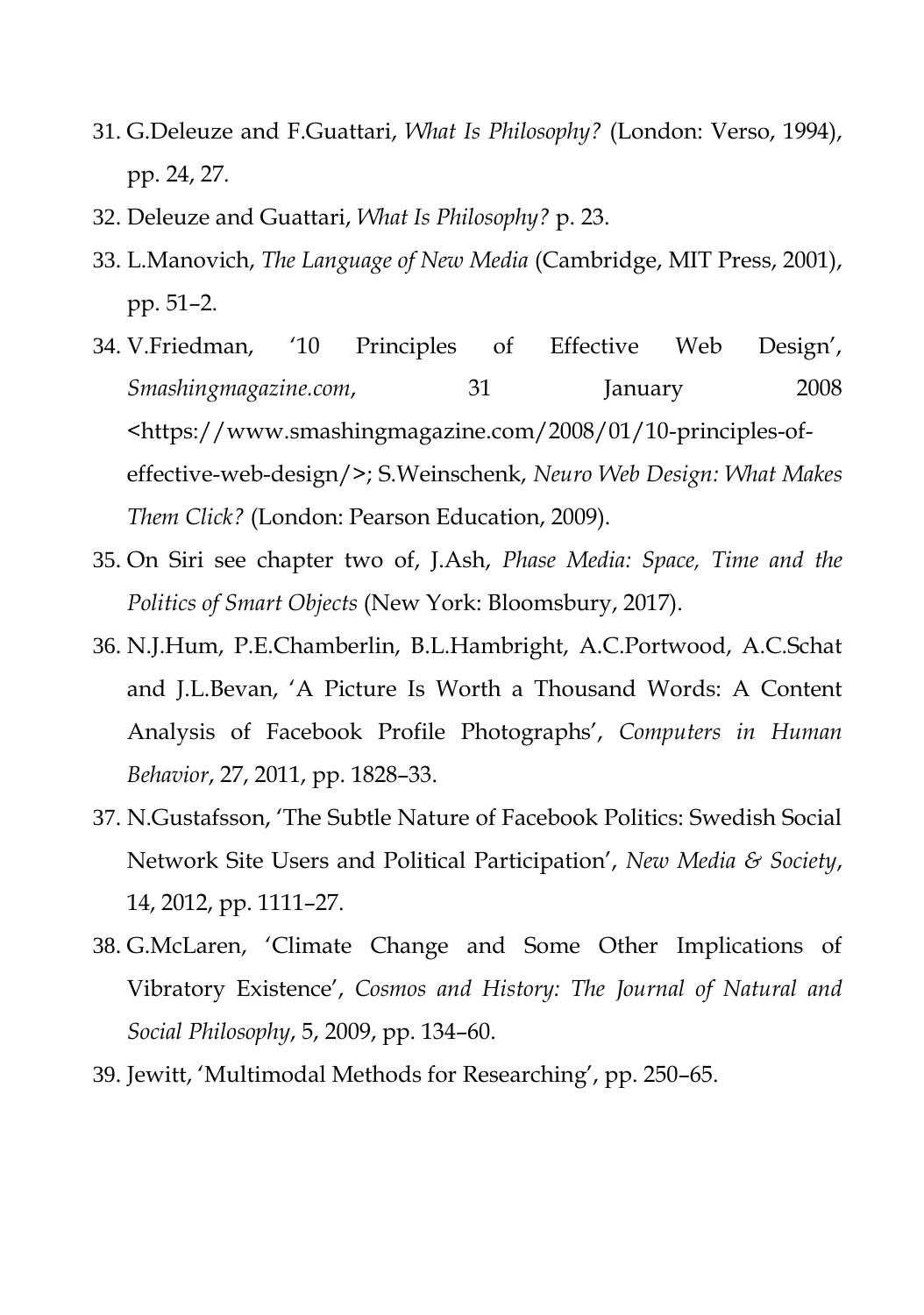- 40. L.I.Labrecque and G.R.Milne, 'Exciting Red and Competent Blue: The Importance of Color in Marketing', *Journal of the Academy of Marketing Science*, 40, 2012, pp. 711–27.
- 41. J.Ash and L.Gallacher, 'Becoming Attuned: Objects, Affects and Embodied Methodology', in M.Perry and C.Medina (eds) *Methodologies of Embodiment: Inscribing Bodies in Qualitative Research* (London, Routledge, 2015), pp. 69–85.

# **Author biographies**

Dr James Ash is a geographer and Senior Lecturer in Media and Cultural Studies at Newcastle University. His research investigates the cultures, economies and politics of digital interfaces. He is author of Phase Media: Space Time and the Politics of Smart Objects (Bloomsbury, 2017) and The Interface Envelope: Gaming, Technology, Power (Bloomsbury Press, 2015).

Ben Anderson is a Professor in Human Geography at Durham University. Over the past five years, his research has focused on how affects such as emergency, hope and fear are part of contemporary political and cultural life. His monograph on theories of affect – Encountering Affect: Capacities, Apparatuses, Conditions (Routledge, 2014) – was published in 2014.

Dr Rachel Gordon is Research Associate at Newcastle University. Her research focuses on ethnographic and ethnomethodological studies of technology use and practice in workplace settings. She has published